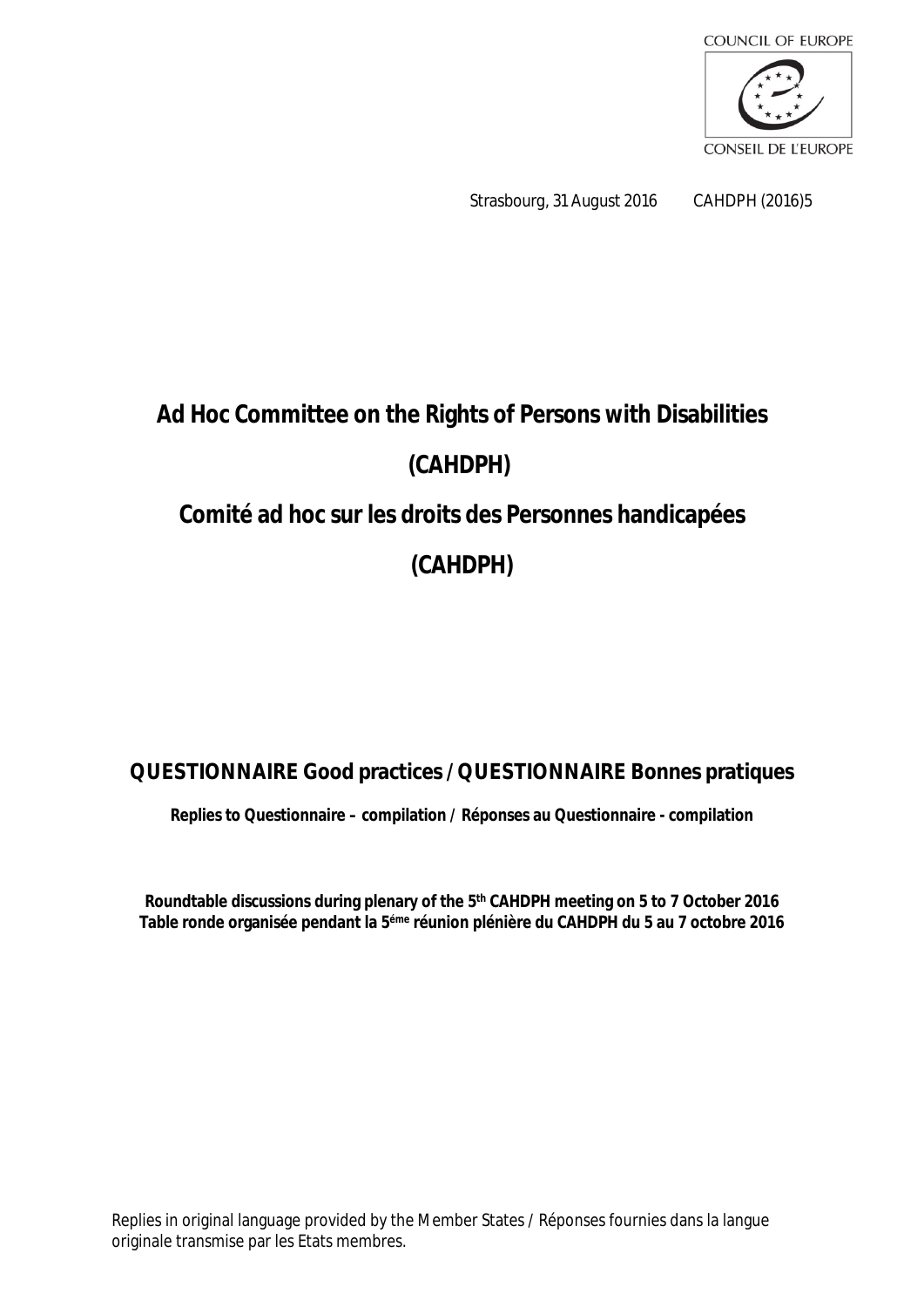#### **CONTENTS/TABLE DES MATIÈRES**

| RECOGNISING AND COMBATING MULTIPLE DISCRIMINATION OF PERSONS WITH DISABILITIES3                     |  |
|-----------------------------------------------------------------------------------------------------|--|
|                                                                                                     |  |
|                                                                                                     |  |
|                                                                                                     |  |
| INCLUSIVE EDUCATION AND DISABILITY RELATED HUMAN RIGHTS TRAINING FOR PROFESSIONALS4                 |  |
|                                                                                                     |  |
| Inclusive Education - FINLAND - Finnish Central Association for Mental Health (NGO)5                |  |
|                                                                                                     |  |
|                                                                                                     |  |
|                                                                                                     |  |
|                                                                                                     |  |
| Inclusive Education - European Association of Service providers for Persons with Disabilities       |  |
| REMOVING Stereotypes BY INCREASING PARTICIPATION OF PERSONS WITH DISABILITIES13                     |  |
|                                                                                                     |  |
|                                                                                                     |  |
|                                                                                                     |  |
|                                                                                                     |  |
|                                                                                                     |  |
|                                                                                                     |  |
| Removing Stereotypes - ICELAND - The Role Centre (Hlutverkasetur) (NGO) 18                          |  |
|                                                                                                     |  |
|                                                                                                     |  |
|                                                                                                     |  |
|                                                                                                     |  |
|                                                                                                     |  |
| Legal Capacity - European Association of Service providers for Persons with Disabilities (EASPD) 23 |  |
| Early childhood intervention - European Association of Service providers for Persons with           |  |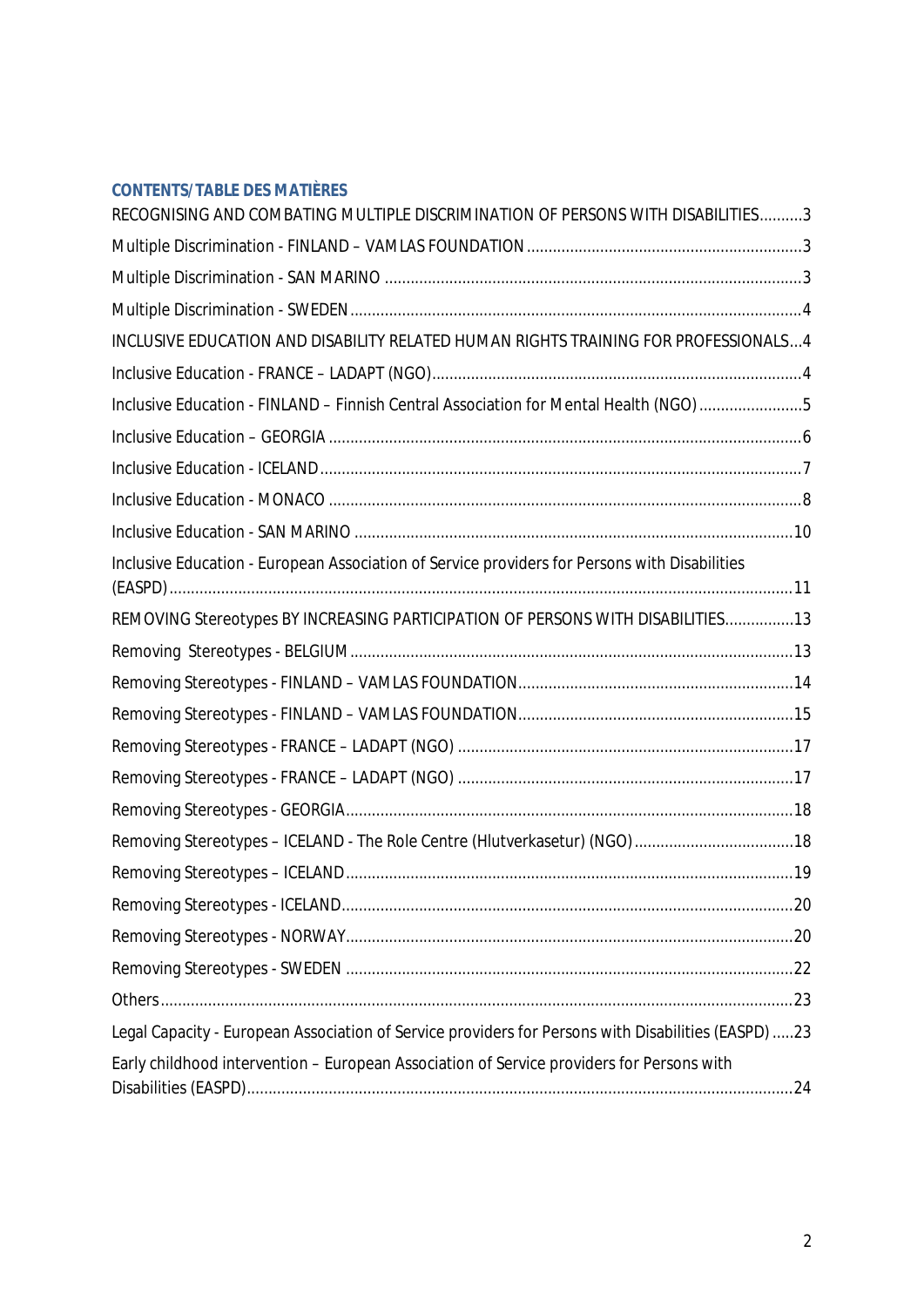# <span id="page-2-0"></span>**RECOGNISING AND COMBATING MULTIPLE DISCRIMINATION OF PERSONS WITH DISABILITIES**

#### <span id="page-2-1"></span>**Multiple Discrimination - FINLAND – VAMLAS FOUNDATION**

**VAMLAS -supporting foundation of children and youth with disabilities, Finland. Member of rehabilitation international.** Founded in 1889, the VAMLAS foundation is one of the oldest disability organizations in Finland and has a staff of about 30. VAMLAS promotes equal opportunities and inclusion of children and youth with disabilities, especially in the fields of Education and employment. VAMLAS provides expert services, conducts trainings, runs development projects, participates in research and acts actively in various networks promoting rehabilitation, Education and employment. VAMLAS also provides housing services for students with disability, and promotes inclusion in social life and hobbies by organizing summer camps and various events to support children and youth with disabilities to take part in social activities. VAMLAS signed the Finnish diversity charter.

**Integration and social service utilization by immigrant families with disabled children in Finnish municipalities ETU - project 2013-2016**

Introduction Immigrant families with disabled children face many challenges and marginalization in society. The legislation in Finland supports and guides the integration services for immigrants and there are many services available to these families. Nevertheless, characteristics of the service system may create barriers to service utilization.

The ETU project has developed training and practises that help professionals to work with immigrants and more importantly give immigrant families with disabled children tools to cope with various services and network with Finnish disability organisations and co-operate with Finnish families with disabled children.

The results have been very promising and the project is continuing with a local project that promotes inclusion of immigrant and Finnish families in a local NGO settings.

**CONTACT PERSON: PAULIINA.LAMPINEN[@VAMLAS.](mailto:pauliina.lampinen@vamlas.fi)FI**

#### <span id="page-2-2"></span>**Multiple Discrimination - SAN MARINO**

**Reconnaitre et combattre les Discriminations multiples** dont sont victimes les personnes handicapées (OSIG, égalité des genres, enfants, jeunesse, vieilles personnes)

objectif: réduire les différentes formes de Discrimination avec les enfants, apprendre à parler d'une manière positive et apprendre d'apprécier (reconnaitre) tout comportement et toute action. Partager une pensée de la participation dans la diffusion de la réalisation d'un résultat individuel maintenant rapporté au groupe, à la fois à l'école et d'autre fois dans les ateliers organisés dans le temps de l'après-midi.

 **une pratique nationale prometteuse** au nom des autorités de l'État membre pour l'un des sujets ci-dessus et être prêt la présenter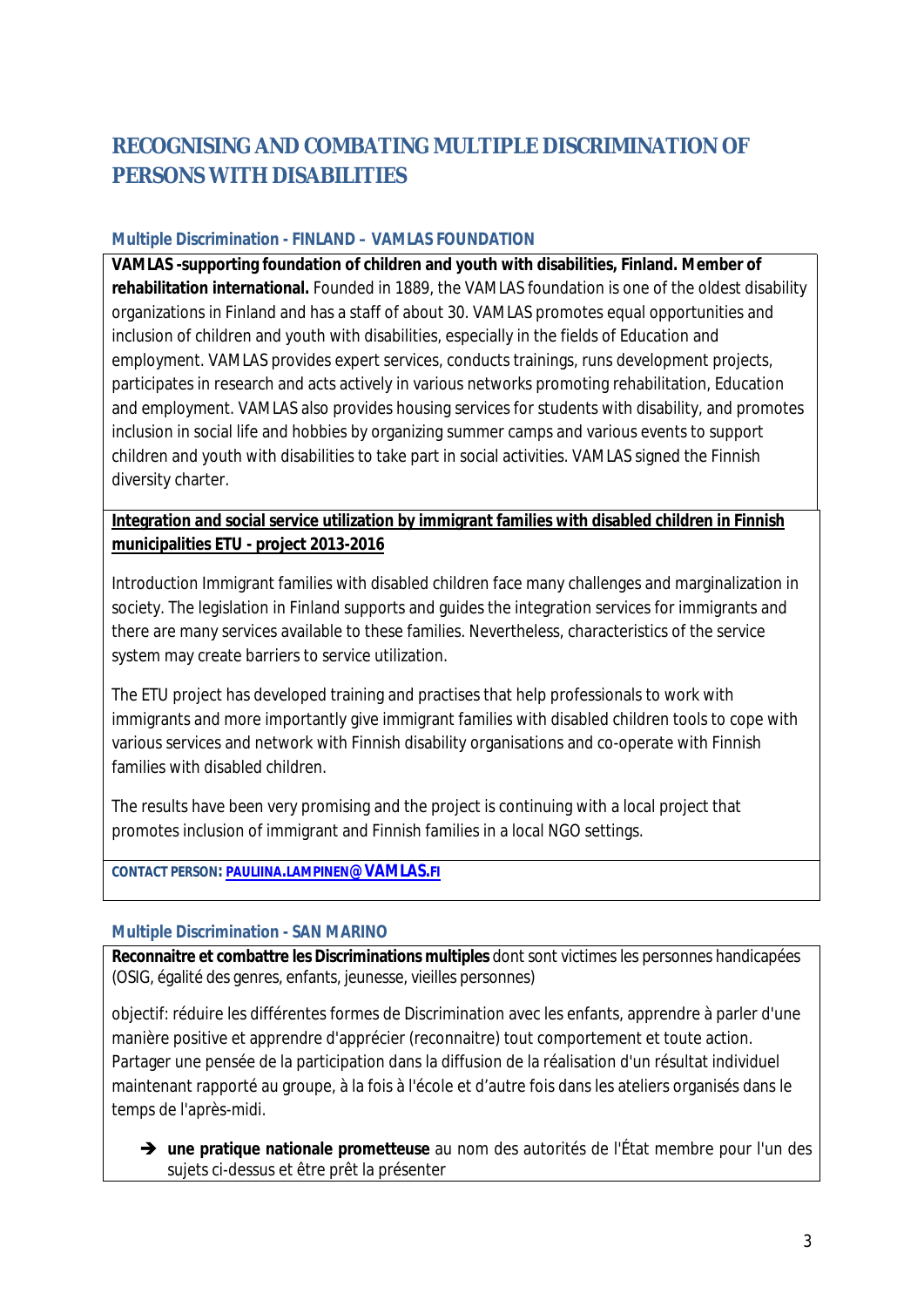**L'organisation des rencontres avec les enseignants de l'école primaire et de l'école moyenne, et aussi avec les parents del élèves pour reconnaitre et respecter différents condition de pathologie des enfants. Les services de santé avec les directeurs de l'école et avec les organisations des parents (NGO).**

**LIENS UTILES : EQUIPE UNITA' ORGANIZZATIVA COMPLESSA SERVIZIO MINORI**

**CONTACT UTILE: RICCARDO VENTURINI RICCARDO.[VENTURINI](mailto:riccardo.venturini@iss.sm)@ISS.SM**

#### <span id="page-3-0"></span>**Multiple Discrimination - SWEDEN**

**TARGET GROUP: THE PUBLIC AND RELEVANT STAKEHOLDERS FOR THE IMPLEMENTATION OF THE CRPD AND STRATEGY OF THE COE**

**Governmental assignment on living conditions for persons with dementia** Under 2016 the Swedish Agency for Participation in collaboration with relevant organizations of persons with disability and relatives/informal caregivers is carrying out a study to gain information on the living conditions of persons with dementia and to increase public awareness of their situation. This study is part of a Governmental initiative to increase knowledge and methods concerning care and support for elderly and persons with disabilities.

Within the study, information material concerning the needs of persons with dementia and type of support that can help them in relation to the shopping environment will be produced for grocery stores. The information material will include movies, booklets, folders etc.

It is envisioned that use of the information material will lead to the development of more cognitively accessible shopping environments where persons with dementia are met with a greater understanding and acceptance. Cognitively accessible environments can facilitate participation in the community.

**CONTACT PERSON: ARVID LINDÉN ARVID.[LINDEN](mailto:arvid.linden@mfd.se)@MFD.SE +46761041525**

COMMENTS: IF THE PRESENTATION/S WILL BE ACCEPTED THE PROJECT MANAGER/S IS/ARE HAPPY TO COME AND **PRESENT THE ACTIVITIES.**

# <span id="page-3-1"></span>**INCLUSIVE EDUCATION AND DISABILITY RELATED HUMAN RIGHTS TRAINING FOR PROFESSIONALS**

<span id="page-3-2"></span>**Inclusive Education - FRANCE – LADAPT (NGO)**

Bonnes pratiques 2- **Le développement de l'école de la vie autonome** comme point important du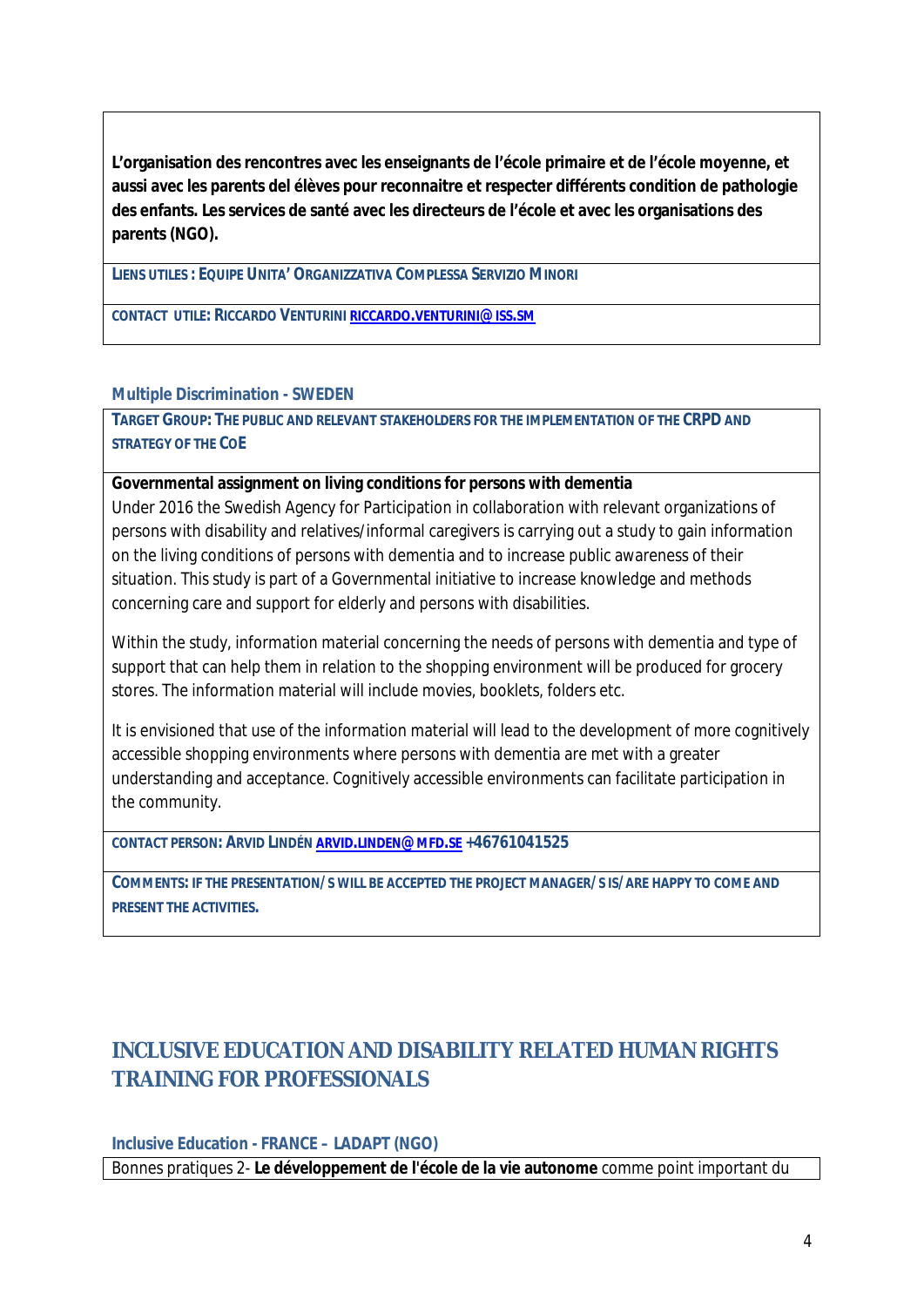projet associatif 2016-2020 est basée sur le fait que l'on tous à apprendre de l'autre pour accompagner l'autre aujourd'hui et peut être nous demain. ce concept d'école s'adresse aussi bien aux personnes handicapées elle même qu'aux professionnels qui accompagnent. l'objectif de ces trois ans de formation doit permette à la personne handicapées de s'installer dans la ville de son choix. 150 personnes sont aujourd'hui installées sur toute la France.

Projet associatif 2016-2020 [https://www.youtube.com/playlist?list=PLrcR8m43z3xm7ys\\_hBw33Xk\\_PmsVjFk0M](https://www.youtube.com/playlist?list=PLrcR8m43z3xm7ys_hBw33Xk_PmsVjFk0M)

#### <span id="page-4-0"></span>**Inclusive Education - FINLAND – Finnish Central Association for Mental Health (NGO)**

**TARGET GROUP: Professionals and workers in NGO`s in Social and Health Care**

**Good practice: Empowerment coaching methods for professionals => For the subject 2.**

#### **Background**

Every fifth person in Finland has depression during his or her lifetime. For half of them, the depression recurs. In Europe, about 25 % of population has mental disorders. According to a fresh study led by WHO, every US\$ 1 invested in scaling up treatment for depression and anxiety leads to a return of US\$ 4 in better health and ability to work.

The national plan for mental health and substance abuse work in Finland defined the core principles and priorities for the future and the plan emphasized that the client's status is reinforced. In the final report, it was suggested that such work methods should be imbedded where experience experts and next-of-kins are included.

**Objectives**

The aim of the Work and Training Coaching of the Finnish Central Association for Mental Health is to prevent social exclusion of citizens who have faced mental problems.

This is done by imbedding the Empowerment Coaching nationally. Coaching's are planned and implemented together with different organizations e.g. psychiatric policlinics, employment officials, social and health care professionals, teachers and students in universities of applied sciences and other associations. Empowerment Coaching offers solution-focused and empowering tools for professionals when encountering (ex)-patients. The aim of the professional training is to offer empowering coaching toolkit.

#### **Methods**

The development and implementation process includes the model of three experts: 1. a person with his/her own experience. 2. peer support person; expert by experiment. 3. employees of mental health. The available coaching's are 2+10 days for (ex) patients and professionals of mental health by using Dream Map and Keys for Changes methods and two-days coaching for professionals including also follow-up days.

**Results**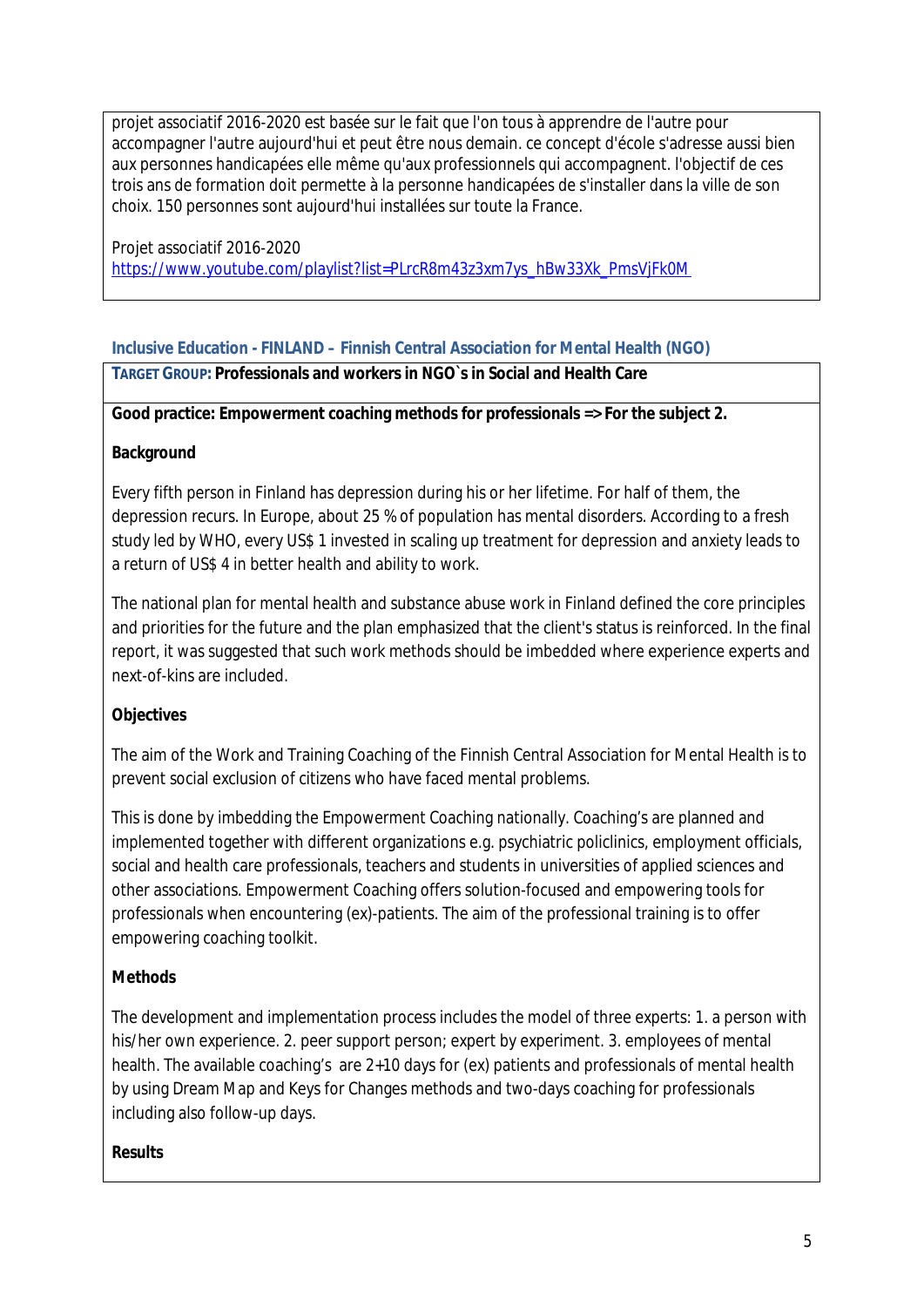Based on experiences of the Empowerment Coaching the most important issues for mental (ex)patients are peer support, meaning mutual support and sharing the experiences. Other important issues are hope, practical knowledge for work and school and vocational possibilities, solution-focused and empowerment centered principles, person´s own life expertise and goals.

The ways and methods of coaching are developed together with professionals from different organisations, peer support persons and (ex)patients. A book of Work Methods of Coaching was published in Finnish in May 2016, see: **[http://mtkl.fi/julkaisut/tyokirjat](http://mtkl.fi/julkaisut/tyokirjat%20/) / .**

#### **Conclusions**

Need for research of social effectiveness of Coaching; Tools for measurement for social effectiveness in all aspects of social life. Also good practices and meta-analysis of previous research and development projects should be strengthened.

There is a need for user experience based research, and a need for working methods for social and health sector where (ex)-patients and next-of-kins will be actively involved.

**USEFUL LINKS: <http://mtkl.fi/in-english/> Work books: <http://mtkl.fi/julkaisut/tyokirjat/>**

**CONTACT PERSON: [heini.kapanen@mtkl.fi](mailto:heini.kapanen@mtkl.fi), Work and Training Coach Manager,tel. 35846 9200 564**

#### <span id="page-5-0"></span>**Inclusive Education – GEORGIA**

Ministry of Education and Science of Georgia on the way of developing Inclusive Education, one of the priorities was to develop the quality Education for deaf and blind students. Before 2007, the sign language was not used in an Educational process in Georgia, while the Educational process was focused solely on the development of the speech of the students. In 2014, with the support of the Government of Norway and the United States, the detailed processing of the sign language development has been launched.

Developed signs are uploaded on the web. Page:

[http://ge.signwiki.org/index.php/Category:Dictionary;](http://ge.signwiki.org/index.php/Category:Dictionary)

- Developed dictionary for I,II and III grade students: [http://www.zhestikoni.ge/;](http://www.zhestikoni.ge/)
- Developed alternative curriculum for Deaf and hard of hearing students;
- handbooks in Sign Language;
- Educational resources in math and Georgian language;

Free training modules for:

- Sign Language for interpreters;
- Sign language for parents;
- Teaching and learning methodology for deaf students;

In Georgia printed school text books in Braille for students with visual impairments was launched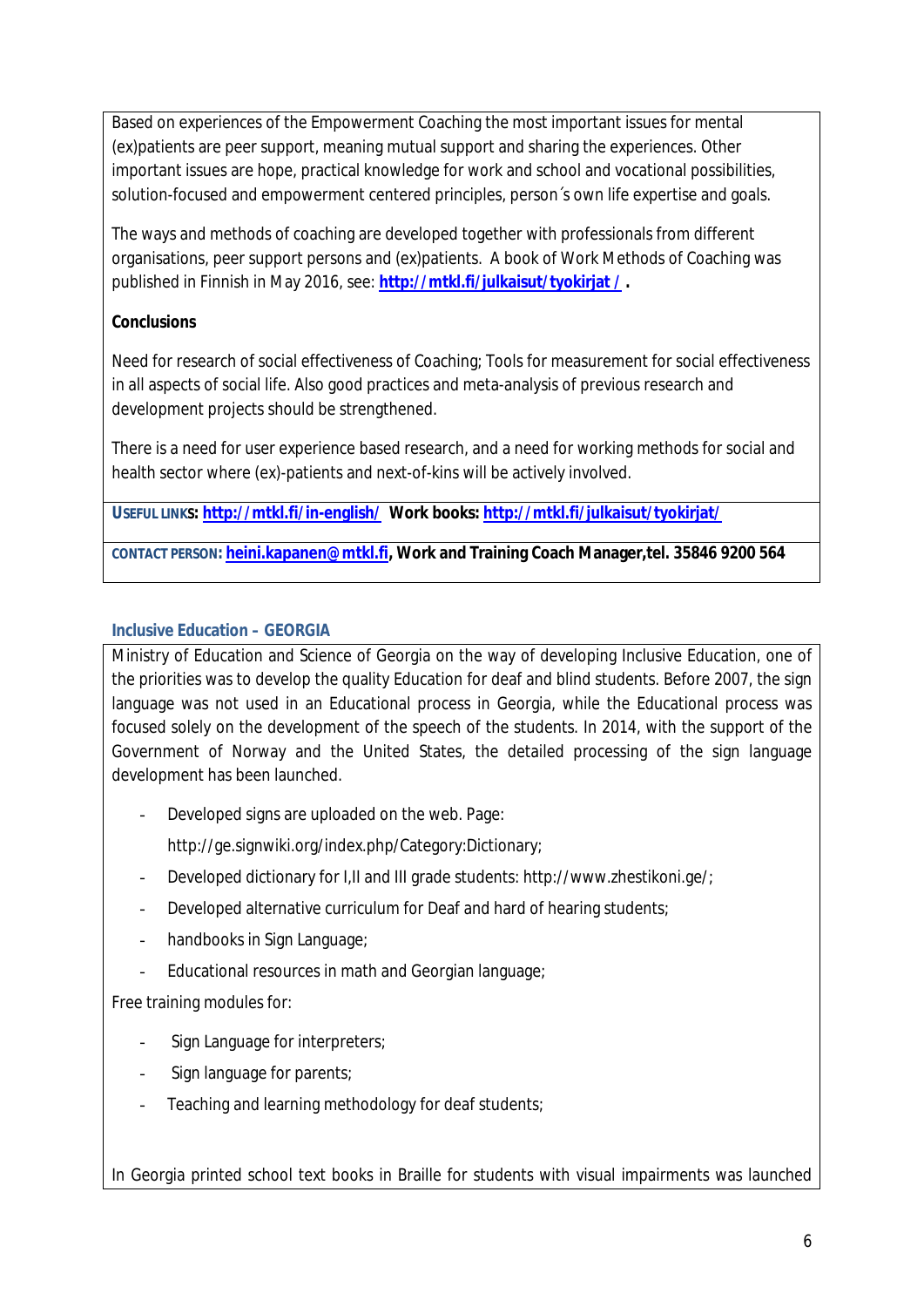only in 2013. For 2015-2016 academic years, all blind students on the basic level of Education are provided with Braille text books, also with the applicable Educational resources. In 2015-2016 academic years, three blind students were given the opportunity for the first time to study in a public school instead of a boarding school. The students are provided with applicable Educational resources and specialists.

Alternative curriculum for blind students has been developed and piloted at boarding schools.

Teacher Professional Development Center in Georgia implements following training modules:

- To teach Brail:
- Teaching and Learning methodology of Blind and visual impaired students;
- Mobility and Orientation;

**USEFUL LINKS: WWW.[YOUTUBE](http://www.youtube.com/watch?v=sijP4hMeauU).COM/WATCH?V=SIJP4HMEAUU;** 

**CONTACT PERSON: EKATERINE DGEBUADZE [edgebuadze@mes.gov.ge](mailto:edgebuadze@mes.gov.ge)**

The head of Inclusive Development Division of the National Curriculum Development Centre at the Ministry of Education and Science

#### <span id="page-6-0"></span>**Inclusive Education - ICELAND**

Inclusive Education and vocational diploma program at the University of Iceland.

**TARGET GROUP:** Children and young people with disabilities

The general rule is that children in pre-primary and compulsory schools have the right to attend a mainstream school operated by the municipalities close to their home. Parents can also choose another mainstream school, public or independent, according to the municipality's rules and regulations. According to law on secondary schools it is obligatory to offer suitable Education for all pupils up to the age of 18 but individual schools are highly selective when it comes to accepting pupils. There are few special schools in Iceland and the number of pupils attending special schools is low. At the pre-primary school level there are three schools offering specialised services for children with disabilities such as blind, deaf and autism. At the compulsory level, there are three special schools, two in Reykjavík and one in Akureyri, all for pupils with disabilities and behavioural disorder. There are also special units organised for certain types of disabilities within regular schools but these units are not a free choice of the parents but based on diagnoses and specialised criteria accepted by the authorities. There are no special schools at the upper-secondary level.

The National Curriculum Guides from 2011 describe the policy on inclusion, especially at the compulsory school level and the curriculum for the pre- primary level implies inclusion as the goal at that level. According to the National Curriculum Guide the basic principle in school operations in Iceland involves universal involvement, access and participation of every pupil in school activities. Inclusive Education is a continuous process that aims at offering good Education for everyone, respect is shown for the diversity and different needs, abilities and characteristics of the pupils and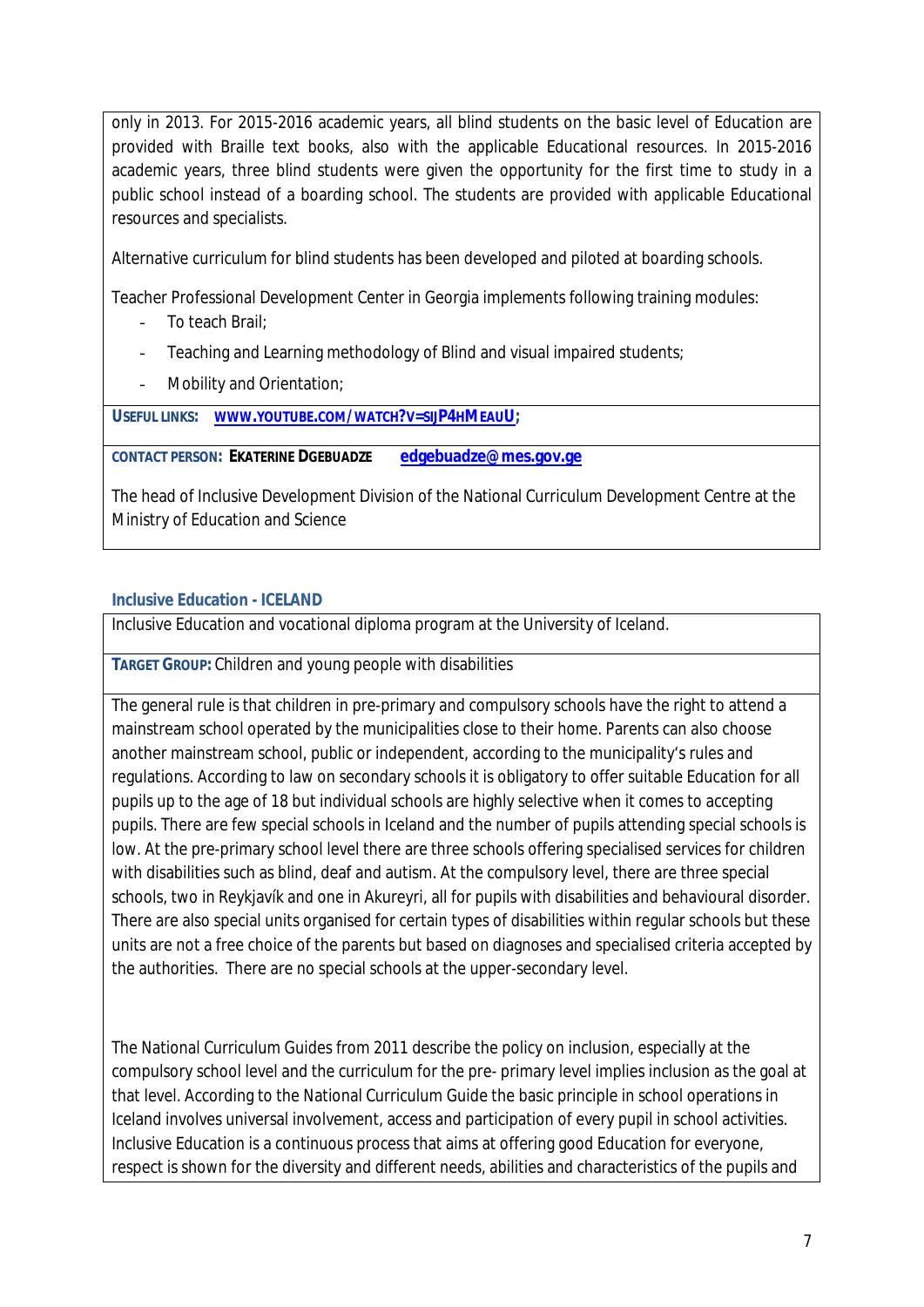an effort is made to eliminate all forms of Discrimination and disintegration at school.

Every pre-school, compulsory school and upper secondary school must create their own school curriculum based on the National Curriculum Guide with some flexibility; they must develop a general reception plan for every pupil, including SEN pupils. Every school receives a general budget, including general support to pupils from the municipalities. Schools are also responsible for selfevaluation and assessment of pupils and they have the freedom to organise the teaching strategies and choose suitable pedagogical methods. The pupils' Education and welfare is a joint task of the home and school and the cooperation should be based on mutual respect and trust, mutual exchange of information and joint decisions and responsibility. Emphasis is placed on cooperation between home and school concerning each individual, his/her study and welfare.

**The Vocational Diploma Program at the University of Iceland**

Historically, disabled people have lacked access to mainstream Education at all levels, especially students with intellectual disabilities. Postsecondary Education (PSE) for people with intellectual disabilities is a new idea in the Nordic countries and the college experience is traditionally and globally reserved for the elite or 'best' students. However, in autumn 2007 22 students with intellectual disabilities were admitted to the Iceland University of Education; for many this was their first time participating in inclusive Educational settings. The Iceland University of Education, has merged with the University of Iceland, and forms the core of the new School of Education which hosts the diploma programme.

The diploma program is a 60 ECTS2 part time two-year program. The aim of the program is, on the one hand, to prepare students for specific jobs within the field of Education, in pre-primary schools (nurseries), after school clubs, libraries and within the field of disability and self-advocacy, which are the jobs School of Education provides training for on the other hand, the aim is to give them an opportunity for PSE. Furthermore, emphasis is placed on providing students with practical knowledge and skills in inclusive Education settings in order to promote their participation in society. Although the diploma programme is only for students with intellectual disabilities, the courses offered are available as mandatory or free electives to other undergraduate students at the School of Education.

**CONTACT PERSON:** Þór G. Þórarinsson, Ministry of Welfare, [thor.g.thorarinsson@vel.is](mailto:thor.g.thorarinsson@vel.is)

#### <span id="page-7-0"></span>**Inclusive Education - MONACO**

GROUPE CIBLE: ENSEMBLE DES ÉLÈVES D'UNE ÉCOLE PRIMAIRE - SOIT 15 CLASSES D'ENVIRON 25 ÉLÈVES - TOTAL : **ENVIRON 375 ENFANTS ÂGÉS DE 6 À 11 ANS**

**Ateliers de sensibilisation et d'éducation au Handicap à destination des scolaires de l'ensemble des classes d'une Ecole Primaire de la Principauté de Monaco animés par des travailleurs sociaux et des personnes handicapées.**

Depuis 2 ans, l'ensemble des élèves d'une Ecole Primaire de la Principauté de Monaco bénéficie d'un programme de sensibilisation au handicap. Ainsi, une intervention d'1h30 est prévue annuellement dans chaque classe, animée conjointement par des éducatrices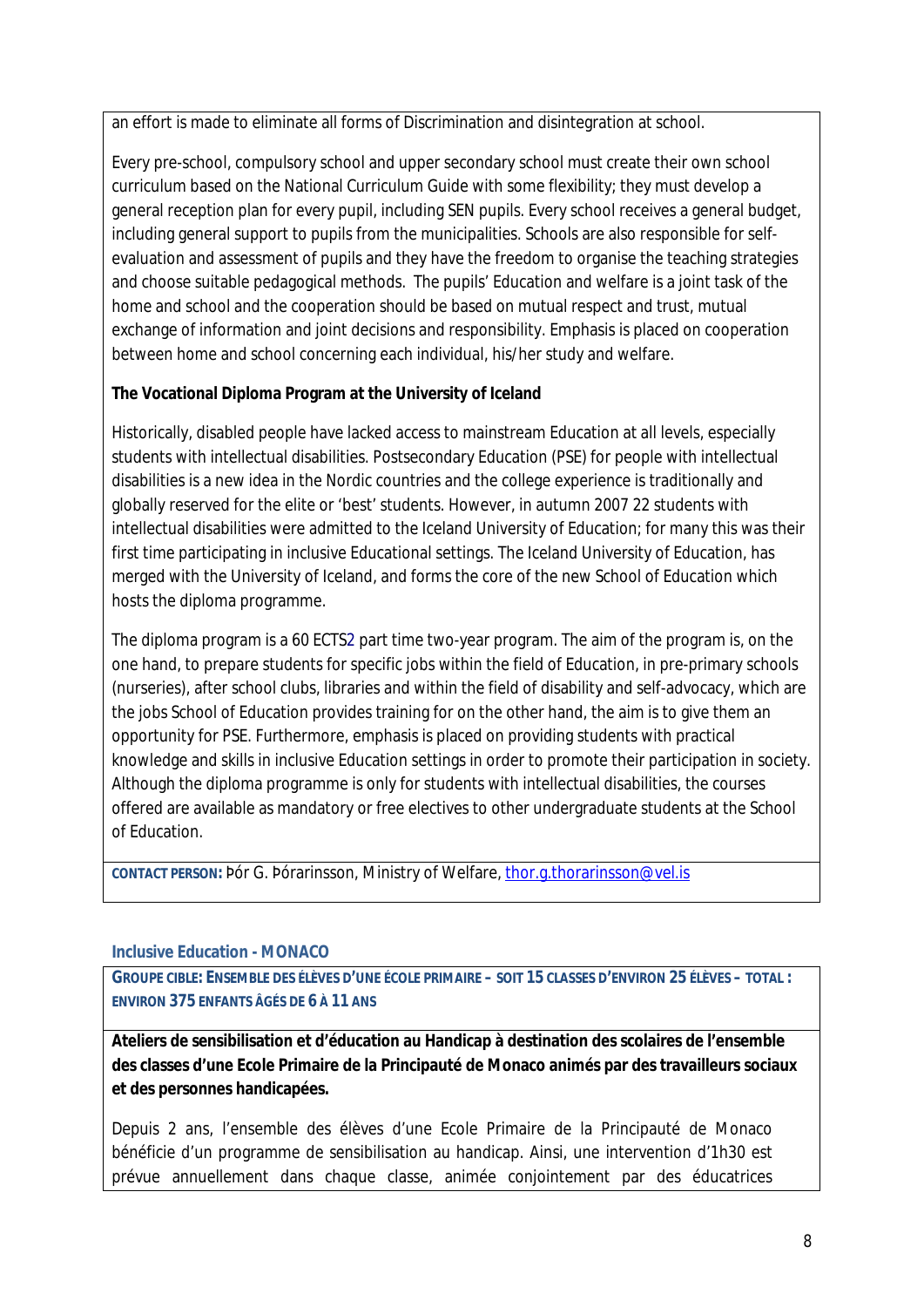spécialisées de la Division Inclusion Sociale et Handicap (Gouvernement) et une ou des personne(s) handicapées (détail ci-dessous).

A chaque niveau scolaire correspond une thématique spécifique d'éducation au handicap, ainsi les élèves pourront tout au long de leur scolarité dans cette école suivre l'ensemble du programme.

Programmation des ateliers de sensibilisation au handicap

Classes de CP (6 ans) - *Thème abordé : « Handicap visuel - Vie quotidienne et l'alphabet BRAILLE »*

1. Introduction et présentation du handicap visuel : en classe entière (15 min)

2. Atelier pratique (40 min) : en ½ classe par alternance

- Atelier KIM (toucher et identification) dans le noir animé par une des éducatrices et une personne atteinte de handicap visuel

- Initiation au Braille : écriture du prénom

3. Lecture d'un conte en Braille par une personne atteinte de handicap visuel - classe entière (35 min)

Classes de CE1 (7 ans) -*Thème abordé : « Handicap moteur : accessibilité et sport adapté »*

1. Introduction et présentation du handicap moteur : en classe entière (30 min) suivi d'un petit documentaire sur enfance et handicap moteur

Comment l'enfant vit avec son handicap ?

2. Atelier pratique : en ½ classe par alternance (1h)

Parcours moteur animé par une des 2 éducatrices

- Sports adaptés (tennis et Handi Basket) animés par des sportifs atteints de handicap moteur

Classes de CE2 (8 ans) - *Thème abordé : « Handicap auditif - Vie quotidienne et Langue des Signes (LSF) »*

1. Introduction et présentation du handicap auditif : en classe entière (30 min)

2. Atelier pratique : en ½ classe par alternance (1 h)

Jeu de mimes, atelier animée par une des éducatrices et une personne atteinte de surdité Initiation à la LSF : signer son prénom

Classes de CM1 (9 ans) - *Thème abordé : « Déficience intellectuelle - intégration scolaire et solidarité »*

1. Introduction et présentation de la déficience intellectuelle: **en classe entière (30 min)** suivi d'un film sur l'intégration scolaire et la solidarité - Débat sur la solidarité 2. Atelier pratique : **en classe entière** (1h)

La solidarité : jeu des « scénettes » - théâtre d'improvisation - Jeux de rôles

- Atelier animé par les deux éducatrices - 8 groupes de 3-4 enfants : 8 situations (7 min par groupe)

Objectif : exprimer les situations de vie quotidienne d'enfants en situation de handicap à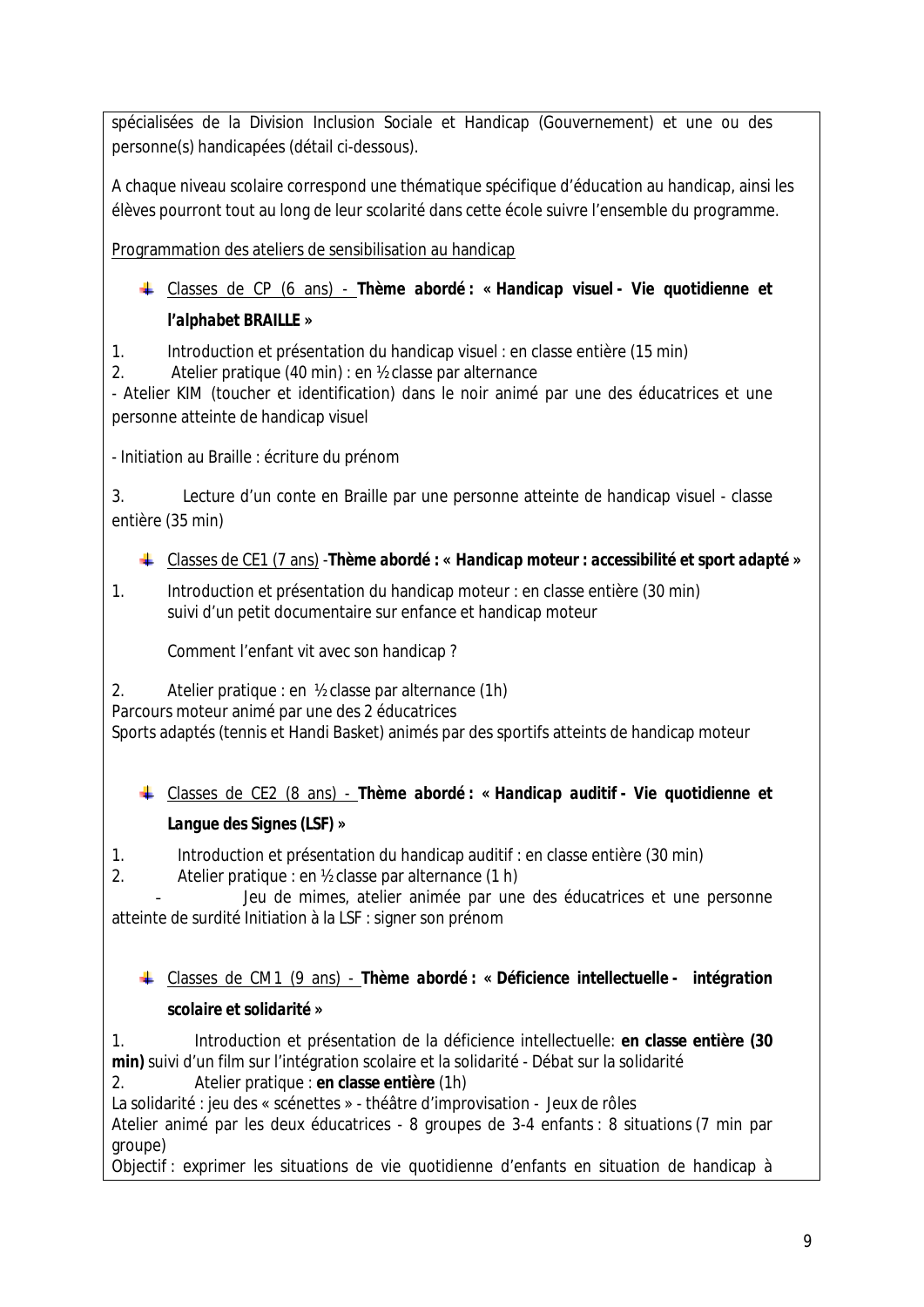l'école - Jeux de rôles - A chaque situation jouée, petit temps de débat sur la scénette

Classes de CM2 (10-11 ans) - *Thème abordé : « Handicap et société »*

Introduction et présentation des différents handicaps, de la reconnaissance de personne handicapée et de ce que la société prévoit pour ces personnes : en classe entière (30 min)

Brainstorming sur le Handicap

Les différents handicaps

La reconnaissance du statut de personne handicapée à Monaco et son parcours

Les différents métiers liés à l'accompagnement des personnes, aux aides matérielles et techniques (enfants, adultes)

1. Atelier pratique : en classe entière (1h) Les aides matérielles : jeu des « petits inventeurs » - Atelier animé par les deux éducatrices 5 groupes : 5 énigmes de situation.

Objectif : inventer une aide technique qui répondra à l'énigme

Restitution des groupes et des « inventions »

2. Présentation des aides existantes - réponses aux 5 énigmes - en classe entière

En amont des ateliers, des temps d'information et de préparation sont organisés avec l'ensemble des enseignants.

Un petit livret est remis à chaque élève, pour chacune des journées, afin que les enfants puissent en garder une trace de l'atelier de sensibilisation et en discuter avec leurs parents.

Un reportage photo est également réalisé puis exposition.

**CONTACT UTILE:** ELODIE KOUKOUI [EKOUKOUI](mailto:ekoukoui@gouv.mc)@GOUV.MC

#### <span id="page-9-0"></span>**Inclusive Education - SAN MARINO**

**L'éducation inclusive** et sur le handicap en lien avec la formation des professionnels sur les droits de l'homme

objectif: apprendre à penser, à vivre et à parler en une plus grande empathie avec les autres pour définir ensemble chaque activité et chaque chemin à faire (plus d'inclusion et de respect)

 **une pratique nationale prometteuse** au nom des autorités de l'État membre pour l'un des sujets ci-dessus et être prêt la présenter

**L'organisation des rencontre avec les enseignants de l'école primaire et de l'école moyenne, et aussi avec les parents del élèves pour reconnaitre et respecter différents condition de pathologie des enfants. Les service de santé avec les directeurs de l'école et avec les organisations des parents (NGO).**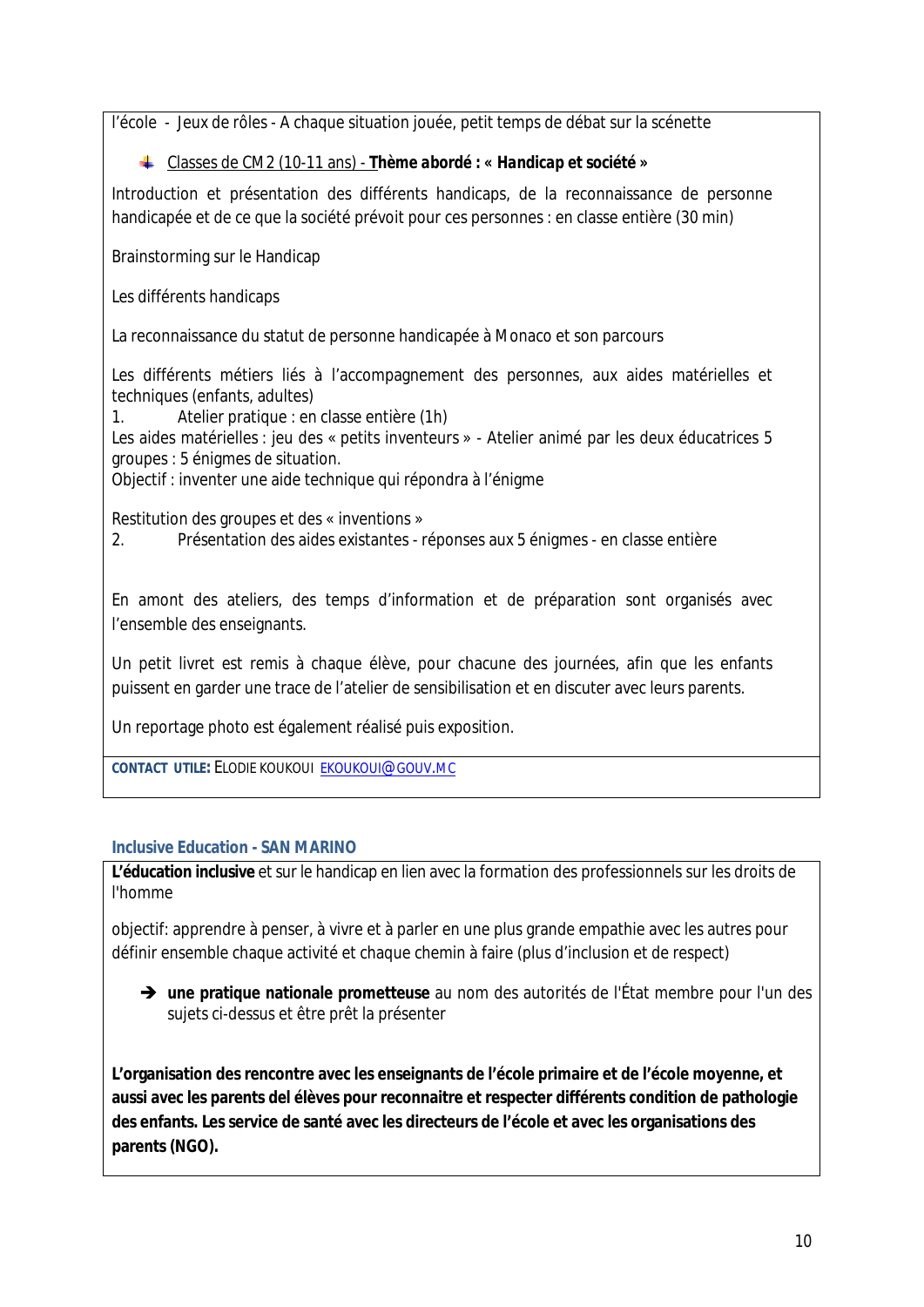**LIENS UTILES : EQUIPE UNITA' ORGANIZZATIVA COMPLESSA SERVIZIO MINORI**

**CONTACT UTILE: RICCARDO VENTURINI**

#### <span id="page-10-0"></span>**Inclusive Education - European Association of Service providers for Persons with Disabilities (EASPD)**

**TARGET GROUP: VET SCHOOLS/CENTRES**

The UN Convention on the Rights of Persons with Disabilities includes two key principles, Universal Design and Reasonable Accommodation, according to which products should be designed to be usable by all people and be accompanied with specific accommodations, in order for the product to be accessible to the greatest extent possible.

Based on these principles, the project 'Inclusive Vocational Education and Specialised Tailor-made Training' number 527924-LLP-1-2012-1-BE-LEONARDO-LMP, or INVESTT, wanted to provide vocational schools with specific tips in order to guide all students towards the open labour market.

A teaching programme was thus produced in each partner country to help practitioners to create a universal design in their learning environment. This teaching programme was assessed through a cyclical approach, where it was first developed theoretically then tried and tested in the field throughout two years.

In this perspective, the project was developed in four countries representing different social cultures in Europe – Belgium, Norway, Austria and Slovenia. In each country, three partner organisations were involved, each with their specific expertise. The universities developed the theoretical framework, the schools implemented the teaching programmes and the service providers supported the national team with its expertise in special needs Education.

The research team has developed

1) a research paper developing the theoretical framework of the project, examining each Education system and how universal design and reasonable accommodation can be implemented;

2) a research paper evaluating the teaching programmes at country level, based on a series of interviews and questionnaires of stakeholders, including students, parents, teachers and potential employers;

3) the Strategy at European level which extracted from the national contexts studied suggestions for practitioners across Europe to develop a universal design in their own VET context.

The schools have implemented the teaching programmes from September 2013 until August 2015, and have all noted remarkable changes in the approach and practice of both teachers and students.

At the end of the school year 2013-2014, the teaching programme was thoroughly assessed and adapted following the remarks of teachers, students and families. The new version was then tested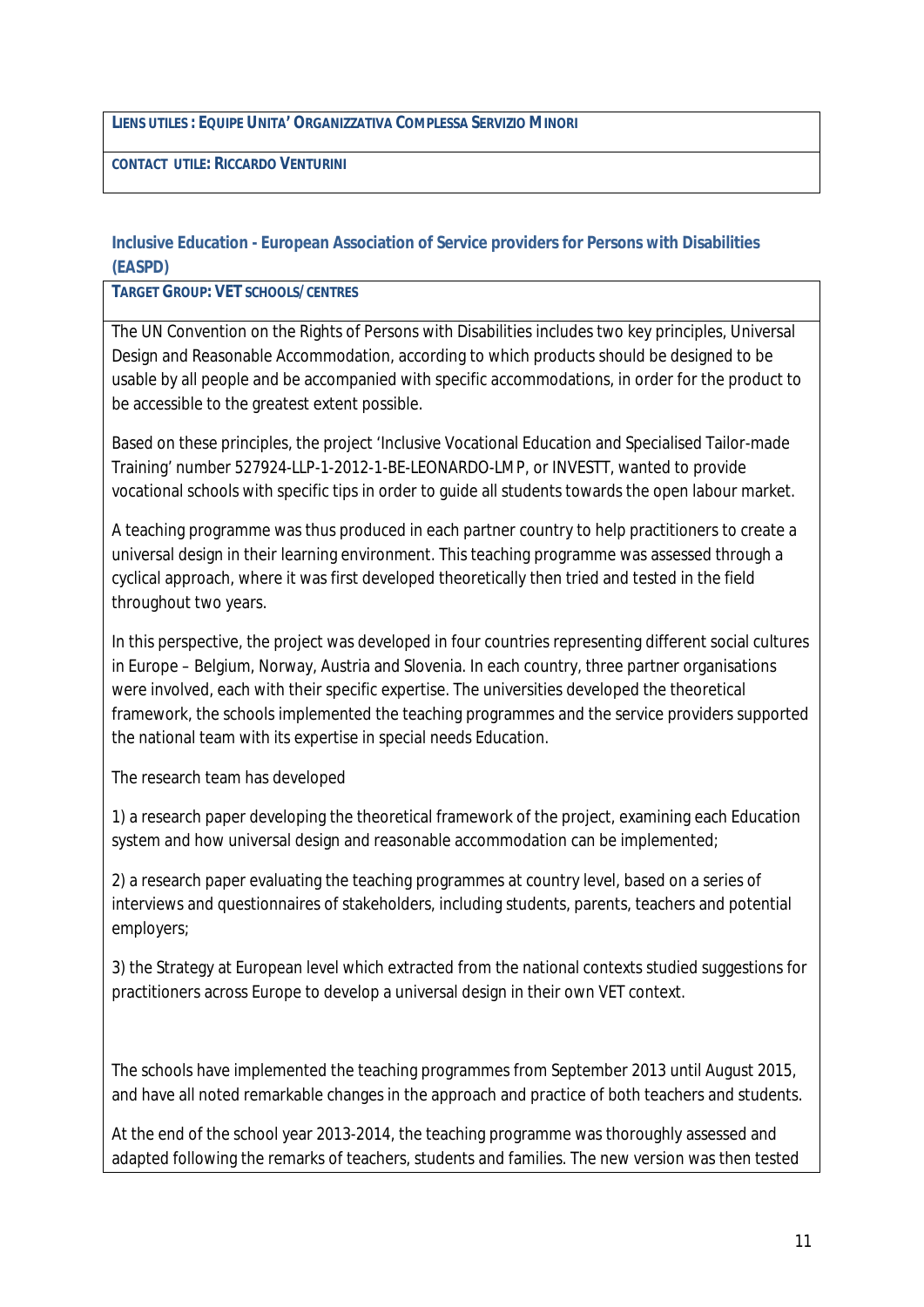between August/September 2014 and June 2015, after which the teaching programme were once again evaluated. A final version was then produced detailing how the teaching programmes with a universal design were implemented, accompanied by a list of reasonable accommodations.

We have in the end four teaching programmes with a universal design, one per partner country, along with four lists of reasonable accommodations. The recommendations from these four programmes were analysed and compared to lead to recommendations at European level.

Following the success of the teaching programmes' implementation in the schools, positive results in teaching outcomes and learner engagement were recognised and appreciated by all stakeholders. The schools were thus convinced by the benefits of having a learning environment with a universal design, and continue implementing and building on it, while sharing their success-stories with other schools in their country. This is having a spill-over effect, spreading the concepts developed in the project in the local and regional Education setting.

**USEFUL LINKS: WWW.[INVESTT](http://www.investt.eu).EU** 

**CONTACT PERSON: TIMOTHY.[GHILAIN](mailto:Timothy.ghilain@easpd.eu)@EASPD.EU**

**COMMENTS:**

INVESTT was also committed to raising awareness on inclusive Education and universal design for learning. The project developed a large database of stakeholders and tried to foster stakeholder networks both at national level and at European level. An online knowledge centre was developed to bring together information on

1) the project,

2) the Education framework in 11 European countries,

3) models of good practices,

4) links to other relevant websites.

| European Association of Service Providers for persons with Disabilities (EASPD) | <b>BE</b> |
|---------------------------------------------------------------------------------|-----------|
| Vlaams Verbond van het Katholiek Buitengewoon Onderwijs (VVKBuO)                | ВE        |
| University of Leuven                                                            | <b>BE</b> |
| Scheppersinstituut                                                              | <b>BE</b> |
| Behandlungszentrum Aschau Gmbh                                                  | DE        |
| Schule für Sozialbetreuungsberufe                                               | AT        |
| Center za usposabljanje, dela in varstvo Dolfke Bostjancic Draga (CUDV Draga)   | <b>SI</b> |
| Institut Republike Slovenije za socialno varstvo                                | SI        |
|                                                                                 |           |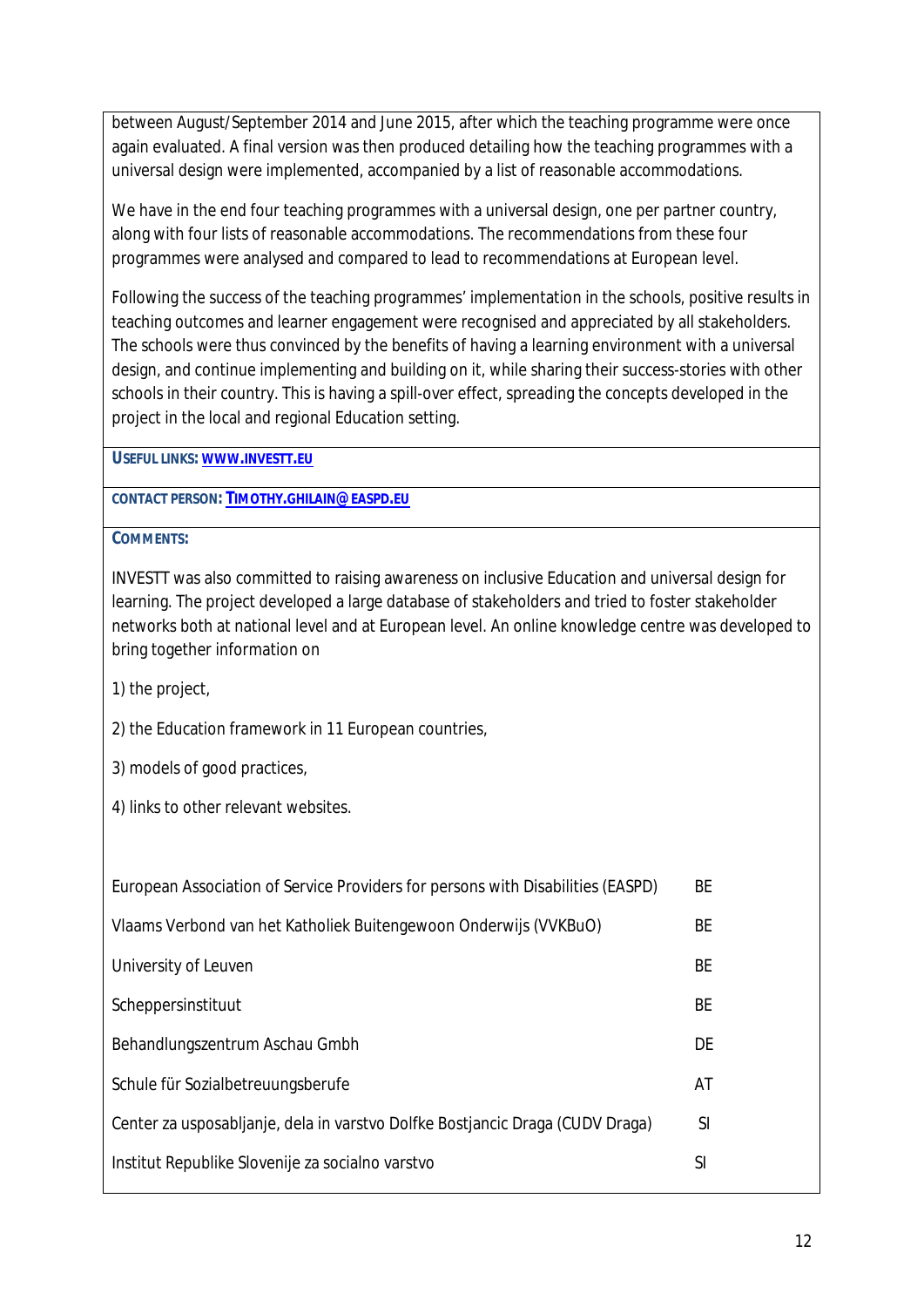| Poslovno-komercialna sola Celje                                 | SI  |
|-----------------------------------------------------------------|-----|
| The National Service for Special Needs Education (Statped vest) | NO. |
| University of Stavanger                                         | ΝO  |
| Gand videregaende skole                                         | NO  |
| Pädagogische Hochschule Salzburg                                | AT  |

# <span id="page-12-0"></span>**REMOVING Stereotypes BY INCREASING PARTICIPATION OF PERSONS WITH DISABILITIES**

#### <span id="page-12-1"></span>**Removing Stereotypes - BELGIUM**

« DG-Inklusiv » est un projet qui vise la sensibilisation des différents acteurs de la Communauté germanophone (DG) au handicap PAR des personnes en situation de handicap afin de favoriser une société dans laquelle le concept de l'inclusion est vécue.

La première partie du travail consistait à :

- former une équipe d'animateurs en situation de handicap ;
- élaborer, en étroite collaboration avec les futurs animateurs, la forme et le contenu des différents modules de sensibilisations visés ;
- créer des contacts et favoriser des échanges avec d'autres projets de sensibilisation ;
- établir des contacts pour organiser des stages de sensibilisation avec les différents acteurs de la Communauté germanophone.

Après la formation de l'équipe des animateurs, des modules de sensibilisation ont été mises en place.

Les sensibilisations ont toujours été adaptées au public ciblé ce qui engendre une bonne préparation des animateurs qui réalisent la sensibilisation ainsi qu'une adaptation permanente du contenu de la présentation.

Les sensibilisations varient ainsi entre 2 heures et 2 jours.

Une sensibilisation est, en général, composé de 3 parties :

- 1. mettre les participants dans une situation de handicap ;
- 2. évaluer et échanger le vécu avec des personnes présentant ce handicap;
- 3. élaborer avec les participants des pistes concrètes qui favorisent la participation des personnes handicapées dans leurs champs d'action. Présenter des suggestions de « bonne conduite ».

Ce travail est fait sur base des différents handicaps (moteurs, sensoriels, mentaux et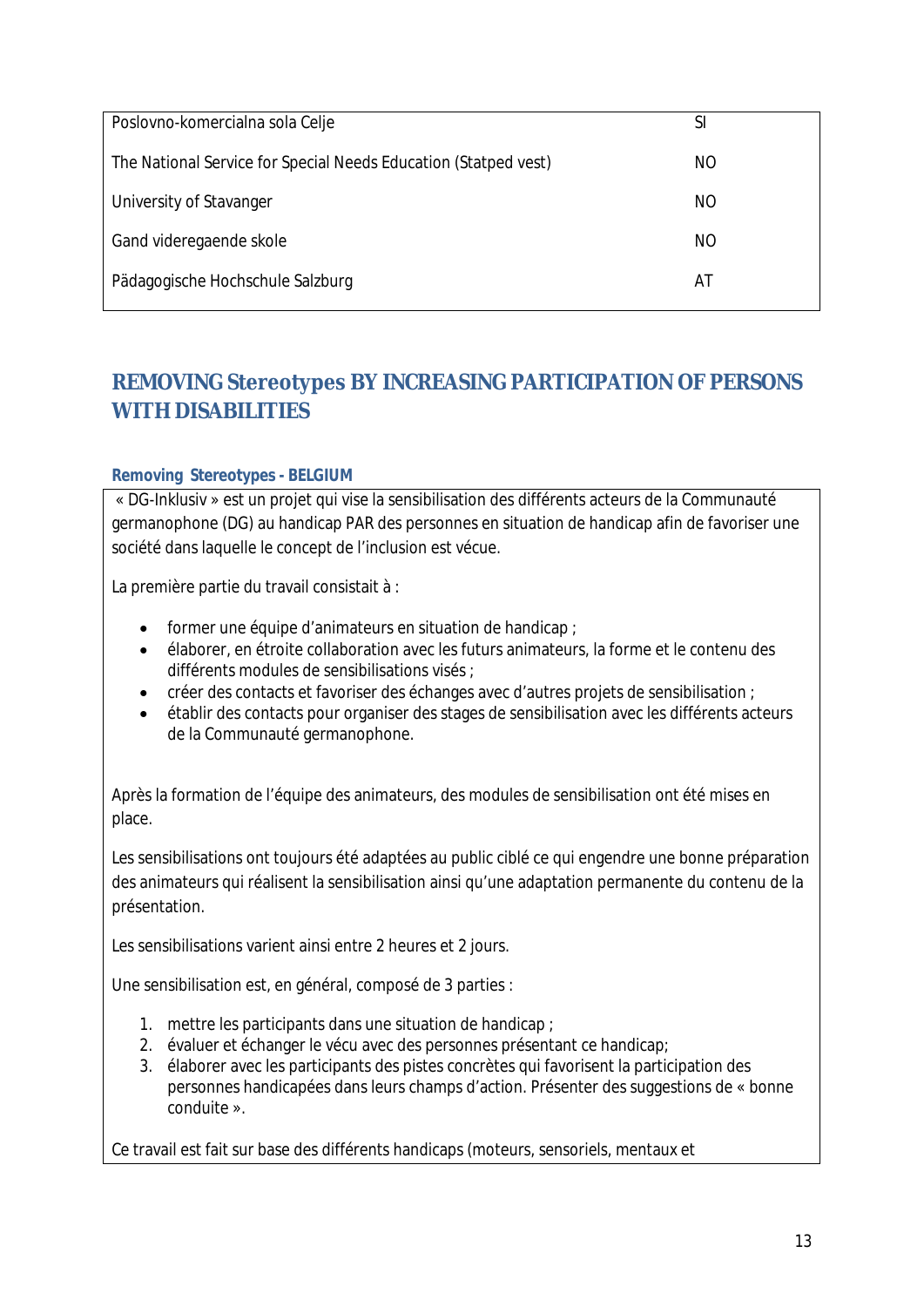psychologiques).

Cette confrontation directe du public visé ainsi que l'échange avec les animateurs en situation de handicap favorisent une ouverture d'esprit des participants ainsi qu'une compréhension approfondie du handicap qui est ancrée par leur vécu lors des sensibilisations.

Au cours des dernières années, l'équipe d'animateurs du projet « DG-Inklusiv » organise, prépare et réalise environ 60 sensibilisations par année. Elle a su intégrer ses modules de sensibilisation dans différentes formations existantes en Communauté germanophone (entraineurs sportifs, animateurs de jeunesse, etc.) ce qui favorise l'inclusion dans la société.

En plus des sensibilisations, un coaching sur demande est proposé au public qui a suivi une formation, afin de résoudre les problèmes d'inclusion vécu dans leur vie active.

Les efforts de l'équipe d'animation préparent la société de la Communauté germanophone à s'ouvrir également au public des personnes en situation de handicap et d'adapter leur(s) offre(s) aux éventuels besoins spécifiques de ces derniers.

C'est ainsi que « DG-Inklusiv » est devenu un partenaire stratégique important pour favoriser l'inclusion en Communauté germanophone.

**CONTACT UTILE: DR. STEPHAN FÖRSTER ADMINISTRATEUR- DIRECTEUR**

**OFFICE DE LA COMMUNAUTE GERMANOPHONE POUR PERSONNES HANDICAPEES**

**VENNBAHNSTRASSE 4/4 | 4780 ST.VITH | BELGIQUE**

**[WWW](http://www.dpb.be/).DPB.BE | STEPHAN.[FOERSTER](mailto:stephan.foerster@dpb.be)@DPB.BE**

**TEL.: +32-(0)80-229 111 | FAX: +32-(0)80-229 098**

#### <span id="page-13-0"></span>**Removing Stereotypes - FINLAND – VAMLAS FOUNDATION**

**VAMLAS -supporting foundation of children and youth with disabilities, finland. Member of rehabilitation international.** Founded in 1889, the VAMLAS foundation is one of the oldest disability organizations in finland and has a staff of about 30. VAMLAS promotes equal opportunities and inclusion of children and youth with disabilities, especially in the fields of Education and employment. VAMLAS provides expert services, conducts trainings, runs development projects, participates in research and acts actively in various networks promoting rehabilitation, Education and employment. VAMLAS also provides housing services for students with disability, and promotes inclusion in social life and hobbies by organizing summer camps and various events to support children and youth with disabilities to take part in social activities. VAMLAS signed the finnish diversity charter.

#### **1. Comic work shops**

This practise is developed together with the World Comics Finland Association. We first trained comic workshop trainers of young adults with disabilities. Then these trainers organized several workshops for different kind of audiences (kindergarden children, school pupils, members of parliament etc.) where the audience drew 4 picture strips of themes like equality, Discrimination,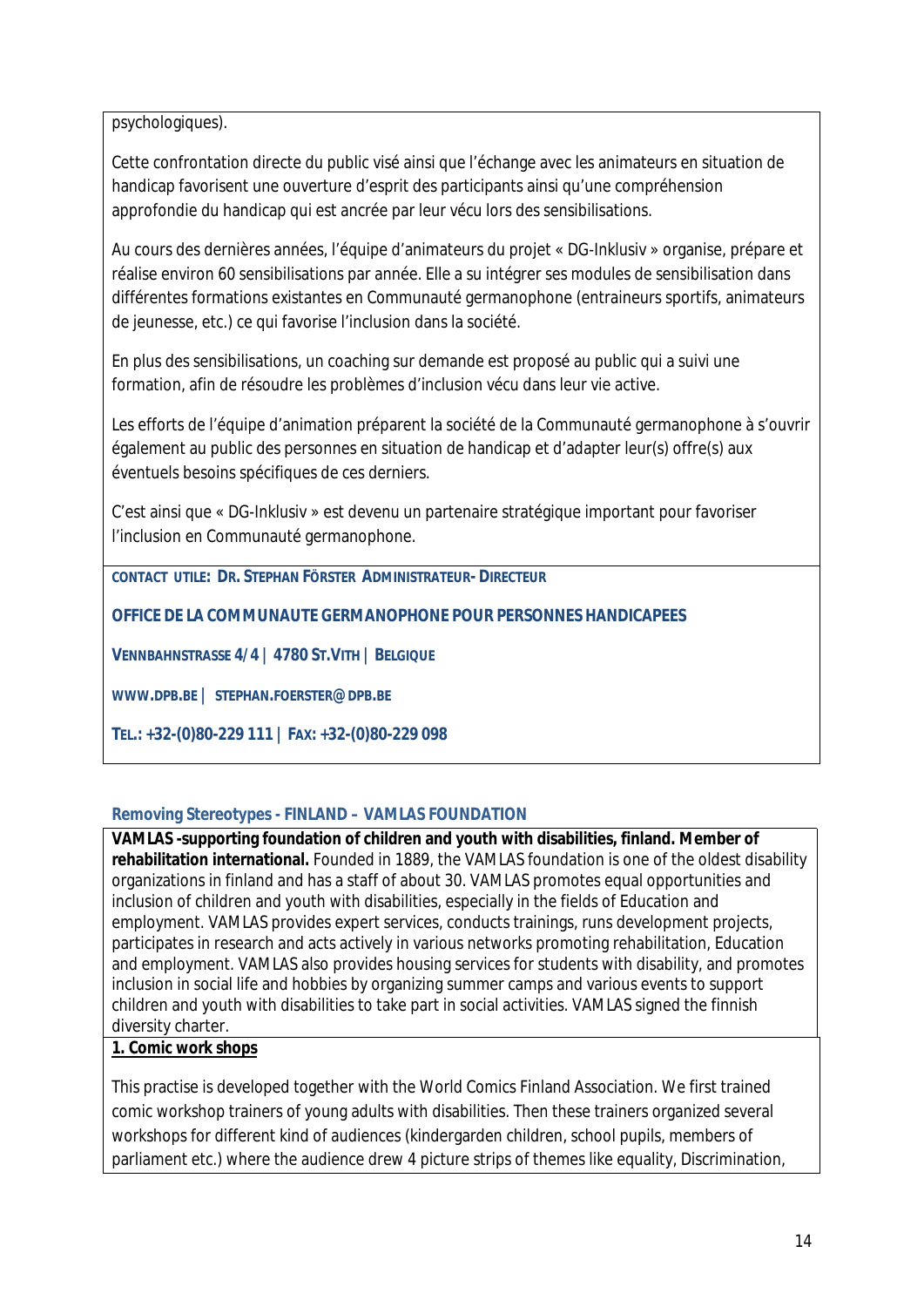friendship, differences. Afterwards all the best comic strips were presented in an exhibition in central Helsinki.

As a result the workshop trainers, who themselves were disabled youngsters, were seen as experts, trainers and professionals rather than just a target group. On the other hand the audiences/participants were drawing and writing about their own experiences of Discrimination (gender, disability, ethnic background, age) and how they saw it in a comic strip. This resulted good discussions about prejudices and Stereotypes and formed a good arena for tackling them.

This comic work shop project has been going on with our foundation for approx. 3 years and it has been a great success.

**CONTACT PERSON: PAULIINA.LAMPINEN[@VAMLAS.](mailto:pauliina.lampinen@vamlas.fi)FI**

#### <span id="page-14-0"></span>**Removing Stereotypes - FINLAND – VAMLAS FOUNDATION**

**VAMLAS -supporting foundation of children and youth with disabilities, finland. Member of rehabilitation international.** Founded in 1889, the VAMLAS foundation is one of the oldest disability organizations in finland and has a staff of about 30. VAMLAS promotes equal opportunities and inclusion of children and youth with disabilities, especially in the fields of Education and employment. VAMLAS provides expert services, conducts trainings, runs development projects, participates in research and acts actively in various networks promoting rehabilitation, Education and employment. VAMLAS also provides housing services for students with disability, and promotes inclusion in social life and hobbies by organizing summer camps and various events to support children and youth with disabilities to take part in social activities. VAMLAS signed the finnish diversity charter.

#### **2. RATKO model:**

This best practice is about making employers and staff aware that people with disabilities belong to the workplace and that some of the jobs that constitute their activity can be occupied indiscriminately by disabled and non-disabled workers. Occupational activity is key to social inclusion of people with disabilities and they are as capable and efficient as any other workers. Discrimination against and exclusion of people with disabilities hinders business development and economic growth.

#### Best Practice

This case is all the more interesting that it features a smaller actor (VAMLAS has a total staff of about 30 people) teaching and pushing forward bigger actors. For instance, the Ratko model was adopted by Linnanmäki, Finland's largest amusement park: around 50 permanent year-round employees work at Linnanmäki, with over 600 seasonal employees during the amusement park season.

This model is a new kind a recruitment process that was designed by VAMLAS to help companies promote the employment of people with disabilities. In fact, employers and staff tend to perceive employment of people with disabilities as burdensome. Persistence of negative prejudice in respect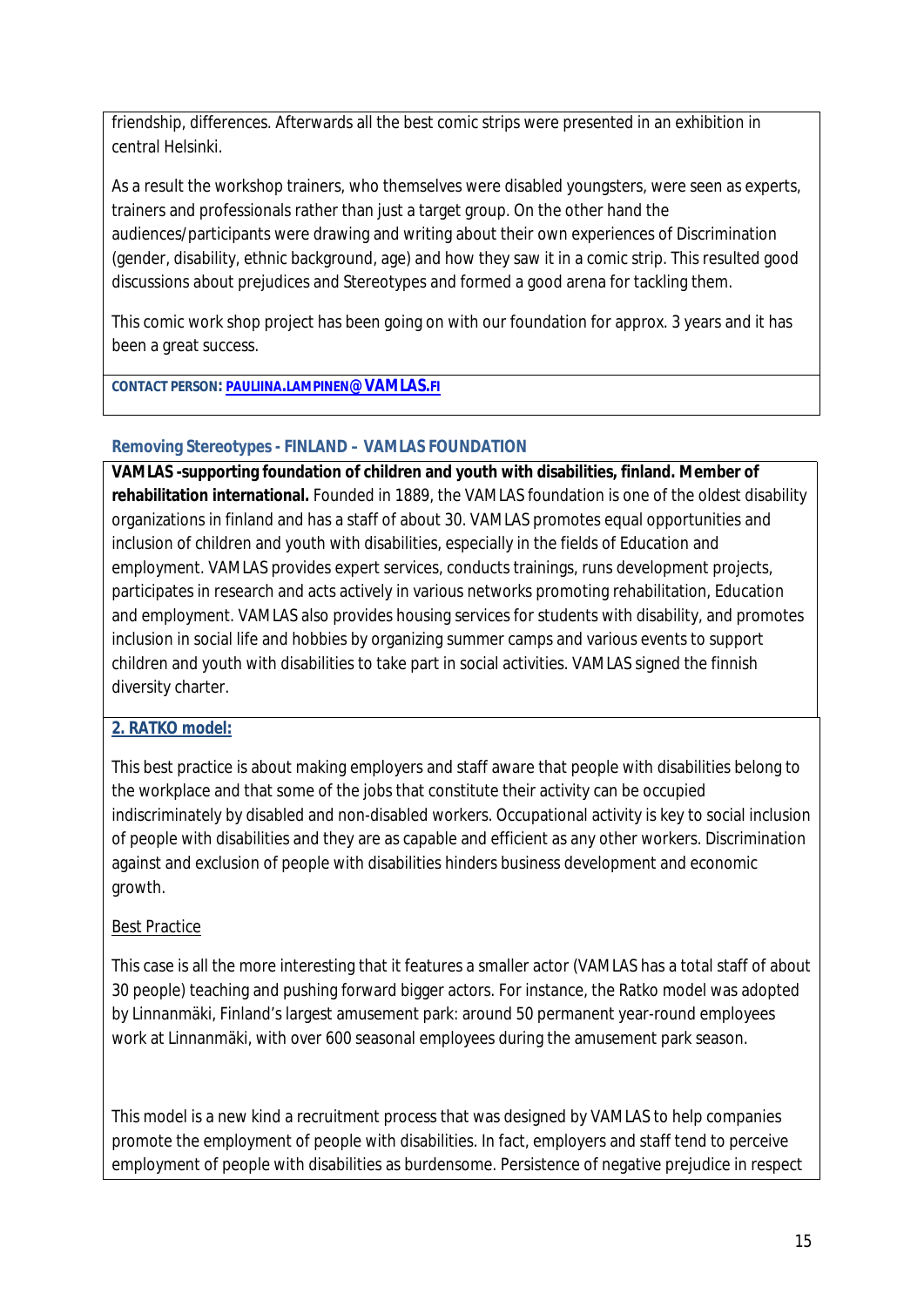of people with disabilities is even more predominant among employers who have never hired any, thus reflecting the fact that reluctance to employ people with disabilities stems more from misconceptions and stigmas than from actual reality and experience. Moreover, it is quite common for employees to see their work as more demanding than it really is. According to many nondisabled workers, disability is often associated with dependency, inability to work, lower productivity as well as with the perceived extra cost of adjustments and management. From this point of view, the workplace appears to be unsuitable to persons with disabilities. The purpose of the Ratko approach is to make the adaptability of the job visible to the staff and employer.

One of the key principles of this model is to set up workshops with the personnel in order to build up or facilitate dialogue on diversity in the workplace. During those workshops, the personnel separate their side tasks and routine tasks from their core tasks. When this distinction allows the constitution of a fully-fledged job, then it is submitted to the employer or manager for approval. Formal assessment methods are then used to evaluate the job requirements . It is only when VAMLAS and the employer have identified jobs and profile requirements that VAMLAS seeks suitable candidates for those jobs. The assessment method used in Ratko model gives also an option to compare the skills of the job seeker and the requirements of the work. So, another assessment is then made on the respective skills of the potential job seekers. Hence the compatibility of the work and the skills of the job seeker and the possible need to adapt the work or work environment can be seen and taken into consideration before recruiting.

Therefore, chronologically, the Ratko model first focuses on the workplace and not on the employability of people with disabilities. The idea is to reveal to companies how easily they can open up to diversity and to persons with disabilities in particular. The message that VAMLAS wishes to convey and on which its action is based is that barriers faced by people with disabilities arise more from social stigma than from their intrinsic features. Society and the labour market tend to impair people with disabilities whereas occupational activity would empower them.

#### Results

Number of businesses impacted:

By now, Valmas has cooperated with 10 employers and 20 work communities. Furthermore, nearly 40 youth with disabilities have found a job and their place in work communities.

Linnanmäki Amusement Park first implemented the Ratko model in the summer of 2014 and four of its jobs were evaluated (including ticket sales, cleaning, etc). It led to the recruitment of 10 youth with disabilities. For the summer of 2015, Linnanmäki has recruited 17 youth with disabilities and has opened up more job opportunities (gardening, etc). Linnanmäki's implementation of the Ratko model is therefore evolving and growing over the years and it shows a dynamic and enduring approach to diversity management.

A number of businesses impacted by this best practice are actually bigger than Valmas itself, which brings an interesting dimension to this best practice. This case demonstrates that experience,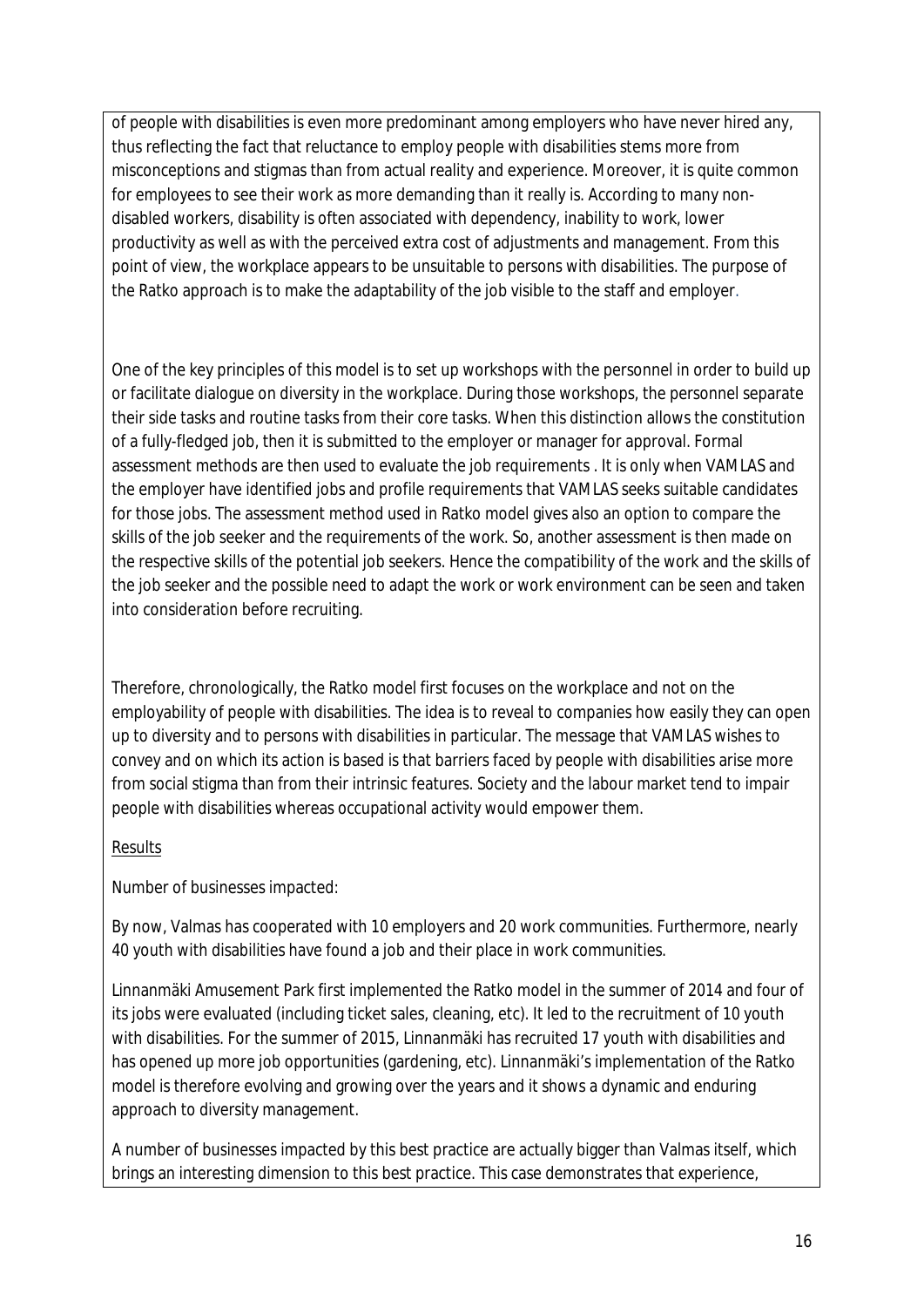expertise and best practice sharing is a dynamic that can also operate from smaller structures to larger corporate groups. It is possible for smaller actors to build expertise on diversity management (VAMLAS addresses social inclusion of youth and children with disabilities for over 125 years) and, whomever the holder of that knowledge, the important thing is to share it and guide others towards inclusiveness.

Follow-up:

Two of those impacted businesses started strategic diversity management implementation because they found that they had to change their existing practices (e.g. in HRM) to increase inclusiveness.

**CONTACT PERSON: PAULIINA.LAMPINEN[@VAMLAS.](mailto:pauliina.lampinen@vamlas.fi)FI**

#### <span id="page-16-0"></span>**Removing Stereotypes - FRANCE – LADAPT (NGO)**

LADAPT, à travers son nouveau projet associatif, réaffirme que le "vivre ensemble égaux et différents" peut être une réalité pour tous valides, handicapées, enfants, jeunes ,vieux, hommes, femmes quelque soit la couleur de peau, la sexualité, les croyances politiques, religieuses. Le respect, la compréhension et la tolérance sont majeurs avec l'éducation qui est certainement le meilleur ciment dans cette construction très fragile actuellement. Depuis bientôt 90 ans LADAPT a fait le choix de contribuer avec les personnes concernées de les aider à bâtir leur avenir et de disparaître dans leur vie ou de revenir au moment le plus opportun.

Histoire de LADAPT <https://www.youtube.com/playlist?list=PLrcR8m43z3xmqVfbj-oceA4lRP733vMKx>

**Une action de sensibilisation** par le biais de l'humour et la dénonciation qui cible le citoyen français par le biais des réseaux sociaux. "Kill la Bêtise" a été lancé le 3 décembre 2015 et pendant 3 ans sort de nouveaux messages illustrés par des images mais aussi des micro films de mise en situation sur des thématiques que le secteur du handicap peine encore à porter.

KillLaBetise <https://www.youtube.com/playlist?list=PLrcR8m43z3xmcpPqwLyMqXJF4weuziYSL>

**La création d'ouverture de champs** se veut une opération qui joue proximité, humour, convivialité, image. ces opérations ont lieu dans des villes de moyens importances dans des cinémas commerciaux et se basent sur des soirées ouvertes à tous basées sur trois temps forts : le tour du monde des publicités où le handicap est abordé, un film "commercial" à destination d'un public large, on essaie de piocher dans l'actualité cinématographique (pas de documentaire) en passant d'un film d'action à un drame, une comédie......... une belle histoire où l'on croise le handicap. La soirée est animée par deux humoristes qui embarquent le public. l'objectif principal une bonne soirée où les gens rient, pleurent, échangent se parlent librement autour du vivre ensemble. LADAPT est là pour recevoir, écouter, ne pas donner de leçon, expliquer, casser les préjugés.

Ouverture de champ [https://www.youtube.com/playlist?list=PLrcR8m43z3xkARJSe9zUFW2SuiS-](https://www.youtube.com/playlist?list=PLrcR8m43z3xkARJSe9zUFW2SuiS-AHdbi)[AHdbi](https://www.youtube.com/playlist?list=PLrcR8m43z3xkARJSe9zUFW2SuiS-AHdbi)

#### <span id="page-16-1"></span>**Removing Stereotypes - FRANCE – LADAPT (NGO)**

**La semaine européenne pour l'emploi des personnes handicapées** (20eme édition). LADAPT a créé en 1997, la semaine pour l'emploi des personnes handicapées, la vocation de cette semaine avait un double objectif créer le lien entre personnes handicapées et entreprises pour favoriser leur embauche, faire reconnaître la compétence de ces travailleurs, sensibiliser le monde économique et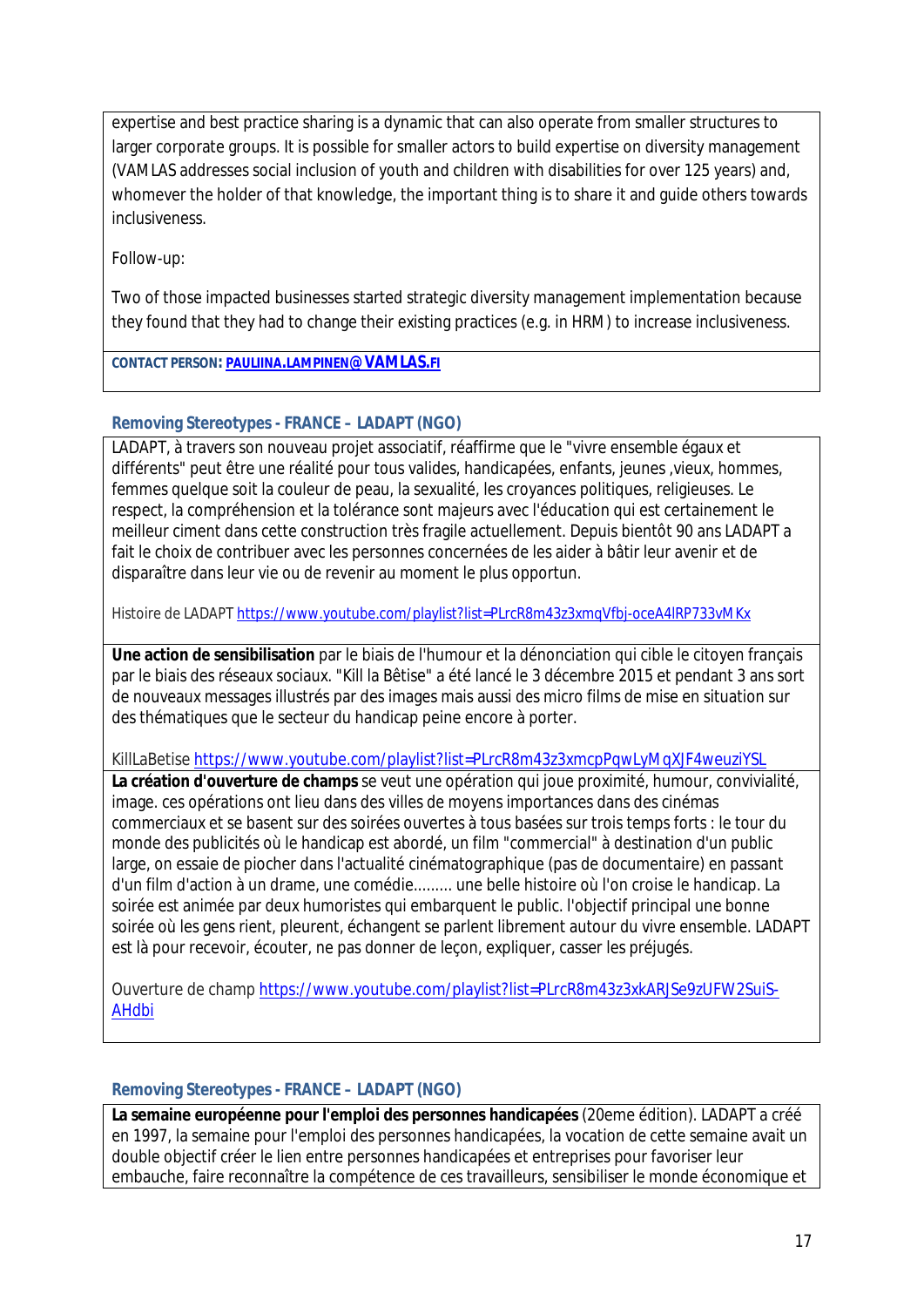faire comprendre aux entreprises leur rôle sociétale qu'elles auraient à jouer dans l'avenir.

SEEPH 2015 <https://www.youtube.com/playlist?list=PLrcR8m43z3xmiNKxJaJFbSlR-qXFiyt6U> **CONTACT UTILE: ERIC BLANCHET - DIRECTEUR GENERAL [blanchet.eric@ladapt.net](mailto:blanchet.eric@ladapt.net)**

**COMMENTAIRES**

Nous sommes prêts à nous rendre disponible pour présenter le projet global de notre association pour montrer les raisons pour lesquelles, il nous semble aujourd'hui important d'agir de la sorte que pour faire réellement bouger la société française. Ce sujet n'est pas qu'une question de spécialiste mais une question d'humain.

#### <span id="page-17-0"></span>**Removing Stereotypes - GEORGIA**

The tendency during last few years shows that Georgian media channels are more involved to cover full spectrum of issues related to disability. The intensity of media coverage, diversity of the format and creativity tools is also increasing.

Some good examples of removing Stereotypes in Georgian media are:

- TV social advertisements of country's public Health organization, integrating disability issues in social video advertisements on different public health topics (such as [immunization,](https://www.youtube.com/watch?v=sijP4hMeauU) [tuberculosis](http://91.239.206.167/~ncdcge/index.php?do=fullmod/videogallery&id=68&mid=159), [healthy](https://www.youtube.com/watch?v=2LjARv4mXKM) diet and [etc](https://www.youtube.com/watch?v=O3gZK9ipIeY).). Where the persons with disabilities were represented in a usual way, just like other people, without highlighting their disabilities.
- The disabled persons as an anchorman in a TV TALK shows and Popular Musical contest.
- Self-presentation of disabled persons in a Popular TV shows,

In 2014 three competitors with disabilities were selected as finalists of the show**,,Nichieri" (Georgia's got talent)**. By the public voting, winners became the pair of dancers one of whom is a person using wheelchair.

Their participation in the popular show significantly promoted changing wrong Stereotypes and attitudes to the PWD-s and encouraged many disabled persons despite of many barriers, more actively express themselves, fight for enjoying human rights and use their abilities and existing possibilities.

**USEFUL LINKS:**

[www.georgianjournal.ge/entertainment/29316-fiery-performance-and-a-standing-ovation-winners](http://www.georgianjournal.ge/entertainment/29316-fiery-performance-and-a-standing-ovation-winners-of-qgeorgias-got-talentq-revealed.html)[of-qgeorgias-got-talentq-revealed.html](http://www.georgianjournal.ge/entertainment/29316-fiery-performance-and-a-standing-ovation-winners-of-qgeorgias-got-talentq-revealed.html)

**CONTACT PERSON: Amiran Dateshidze [adateshidze@moh.gov.ge](mailto:adateshidze@moh.gov.ge)**

<span id="page-17-1"></span>**Removing Stereotypes – ICELAND - The Role Centre (Hlutverkasetur) (NGO)**

**TARGET GROUP:** Persons with mental disabilities

Hlutverkasetur (The Role centre) is an activity centre for individuals that have lost important roles for various reasons. The main purpose of the centre is to gain or find valuable roles again by staying active. The purpose is also to fight stigma and isolation, to recover at one's own pace and choice, make friends, be a part of a group, to learn new things, to practice strengths, to promote mental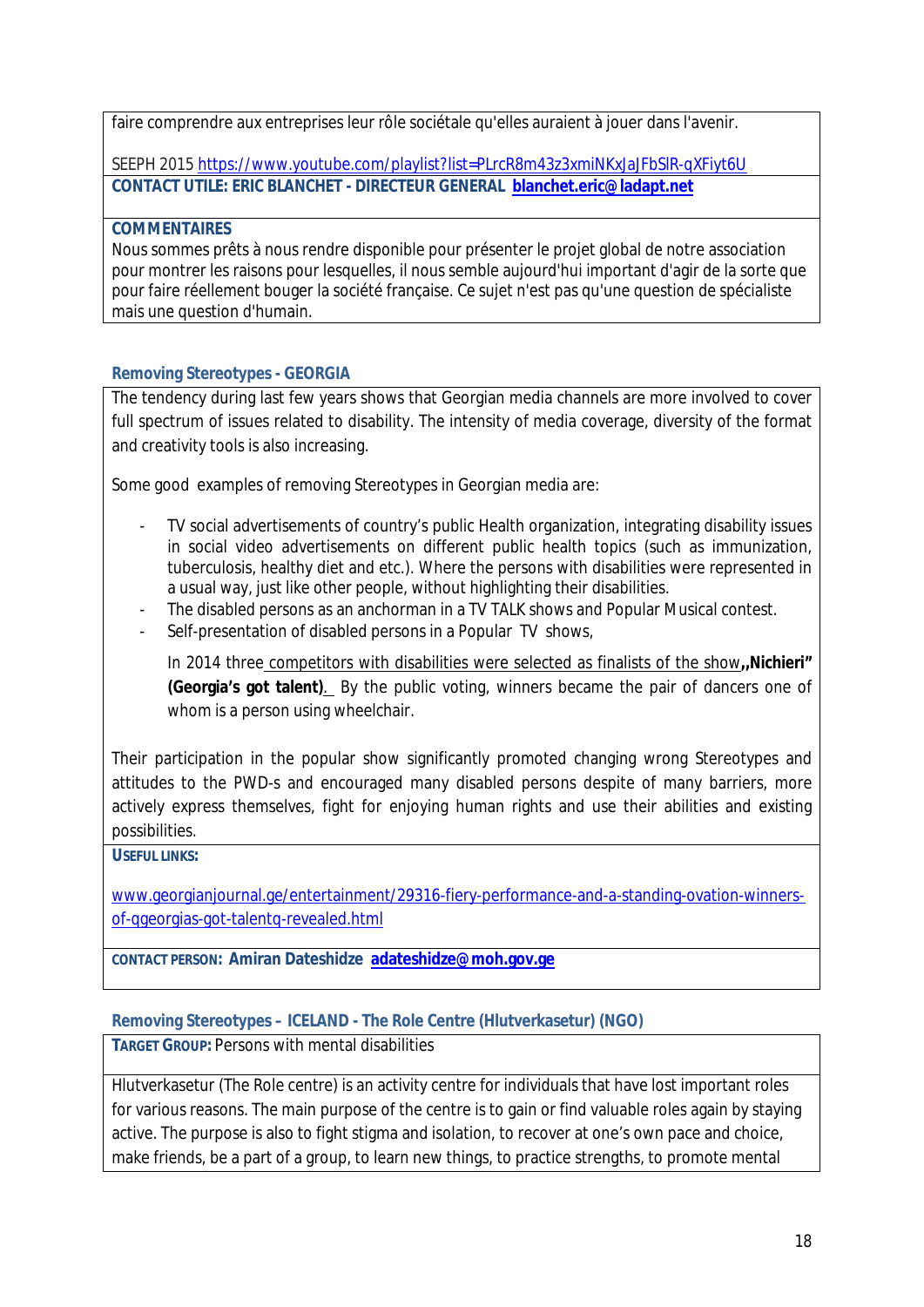health and well-being. It offers peer support, helps individuals to influence their environment and become part of the society.

The centre opened as a rehabilitation centre in 2007. It is sponsored by the government, the welfare ministry, a work union, the social security fund, and Reykjavík city. After the financial crises in Iceland in October 2008 the centre opened its doors for those who had lost their jobs. The staff consists of occupational therapists and part time employees with various backgrounds and users experience. The centre is open every day from mon. – fri. from 8:30 to 16:00. Occasionally there are special courses in the evening or during weekends.

Those you attend the centre are mostly individuals in recovery who are willing to take steps to join the labour market, to attend school or to find new meaningful roles in their lives. Everyone is welcome to the centre. People decide themselves what they do within Hlutverkasetur. The majorities of individuals that come to the centre have a history of mental health problems. Others that attend have lost their jobs during the financial crises and want to stay active or help others. Some come, simply to drink a cup of coffee and to meet other people. Some come to attend a wide range of seminars and workshops, like arts and crafts, psychodrama, drawing, yoga, relaxation, walking groups, clay, sing a long, drum circle, knitting, sawing, doing their own things etc. Most of the courses are open, so people can take part when they are up to it. People can get support from staff if they wish both counselling and practice help at the centre of in their own environment. Special projects in the centre are e.g. "User Interviewing User". This is a qualitative approach to evaluate mental health services based on service-user experiences, in a dialogue-based form. Service-users with own experience are trained to conduct focus-group interviews with specific service users about their experiences and opinions of services.

Other projects are workshops held in different parts of Iceland in collaboration with the Red cross around empowerment issues.

**CONTACT PERSON:** Elín Ebba Ásmundsdóttir, founder of the Role centre, hlutverkasetur@hlutverkasetur.is

#### <span id="page-18-0"></span>**Removing Stereotypes – ICELAND**

The National Association of Intellectual Disabilities, Ministry of Welfare, National Broadcasting services (RÚV)

#### **TARGET GROUP:** General public

#### **"With our Eyes"**

"With our Eyes" is the first television program in Iceland where persons with intellectual disabilities work both in front of and behind the camera. In these programs, persons with disabilities lend their unique views on day-to-day issues. The show is written and conducted by persons with disabilities who welcome guests and conduct interviews. They have interviewed politicians, artists and people of all walks of life.

The program is broadcasted on RÚV (The National broadcasting services) and has run for five seasons. Season 6 will air on September 20<sup>th</sup>.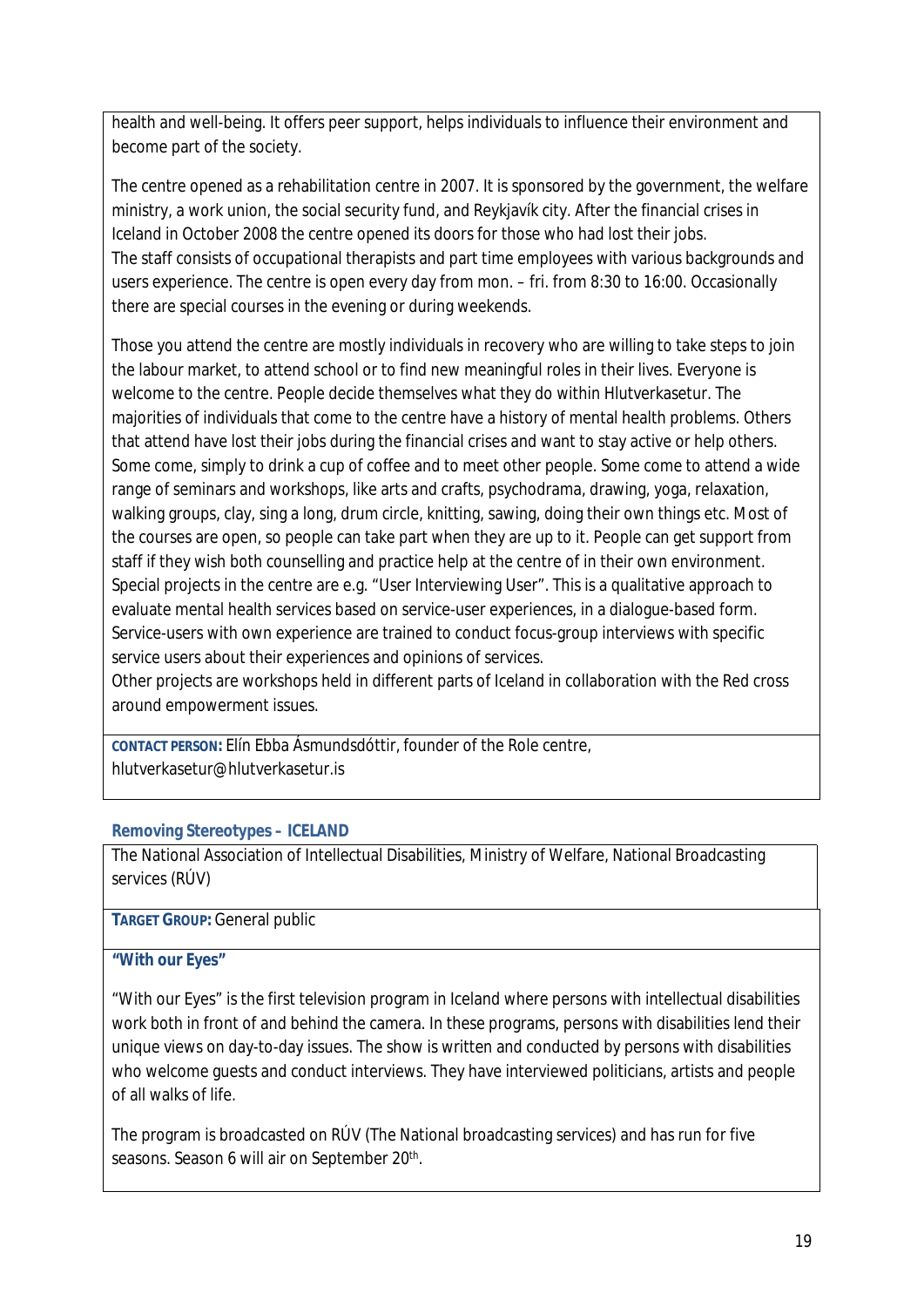**USEFUL LINKS:** <http://www.ruv.is/thaettir/med-okkar-augum>, https://vimeo.com/26001787

#### <span id="page-19-0"></span>**Removing Stereotypes - ICELAND**

Directorate of Labour, the National Association of Intellectual Disabilities and the Organization of Disabled in Iceland (ÖBÍ).

**TARGET GROUP:** Persons with disabilities, Employers

The project "Put abilities – all abilities – to use" was set up by the Directorate of Labour in collaboration with the National Association of Intellectual Disabilities and the Organization of Disabled in Iceland (ÖBÍ).

It was decided to follow up on an awareness raising campaign launched by the Ministries Rights monitoring Unit, the National Association of Intellectual Disabilities and ÖBÍ, which spotlighted that people with restricted work capacity could perform various jobs. Examples of these ads can be seen on youtube.com: <https://www.youtube.com/watch?v=PKYVXccDyzw>

In 2014 it was decided to follow up on this and for the Directorate of Labour to take part in the project. At the AGM of the Directorate of Labour on 4 November 2014 the Minister of Welfare officially launched this campaign. This was then followed up on with letters to state institutions and municipalities. The state and municipalities were the first target group but in 2015 the directorate opened a so-called job portal, where enterprises could register jobs and our task was to pass on these jobs to jobseekers with limited work capacity.

**USEFUL LINKS:**

[http://www.nordicwelfare.org/PageFiles/32024/In%20Focus%20Mental%20Health%20among%20Y](http://www.nordicwelfare.org/PageFiles/32024/In%20Focus%20Mental%20Health%20among%20Young%20People%20webb.pdf) [oung%20People%20webb.pdf](http://www.nordicwelfare.org/PageFiles/32024/In%20Focus%20Mental%20Health%20among%20Young%20People%20webb.pdf) (page 47)

**CONTACT PERSON:** Bryndís Theodórsdóttir, Directorate of Labour, [bryndis.theodorsdottir@vmst.is](mailto:bryndis.theodorsdottir@vmst.is)

<span id="page-19-1"></span>**Removing Stereotypes - NORWAY**

**Target Group:** Government, counties and municipalities, people working with persons with disabilities (to improve living condition for persons with disabilities), organisations for persons with disabilities, researchers

Research report and government run website with information about living conditions for persons with disabilities.

The report looks at

1) Variations on the living condition for persons with disabilities. The report differentiates between various types of disabilities such as intellectual, physical, sensory and mental disabilities. The report is divided in pre-decided topics such as work, Education, housing, economy, family and social relations, participation in local society and leisure time activities, health and transportation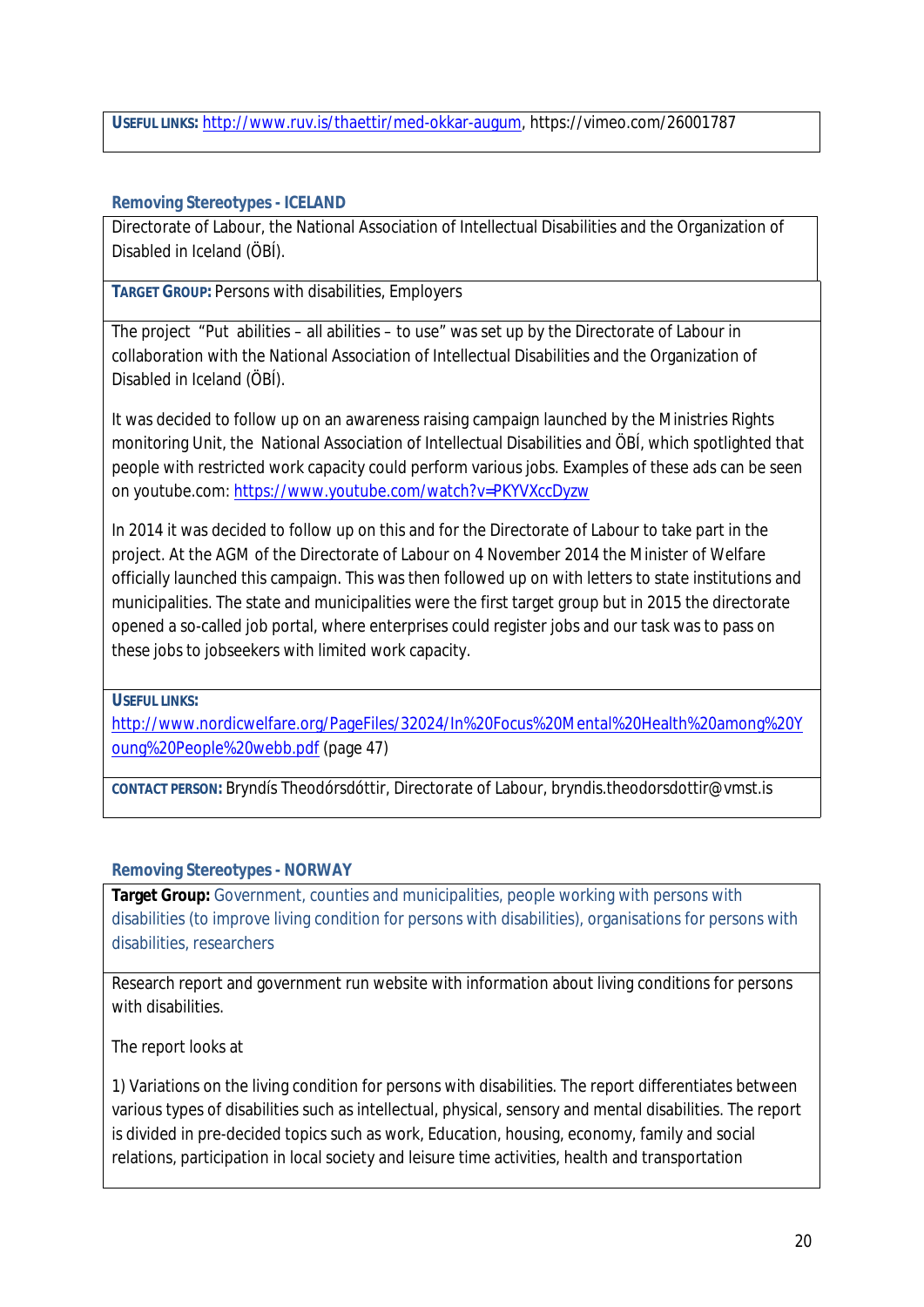2) Knowledge gaps

3) Actions to be taken in order to improve living conditions for persons with disabilities.

The purpose of the report is to fulfil Norway's obligation pursuant to the CRPD Article 31. Some findings: 1) Huge variations are found in living conditions between the various type of disabilities, 2) there are bigger gaps when it comes to work and Education than housing and social relations, 3) The living conditions for persons with intellectual disability and mental illness are worse than for persons with physical and sensory disabilities, 4) there is a shortage of knowledge and systematic documentation, except for working conditions, especially as regards personal economy and political participation.

The gap between what we know and what we should know is huge, and it is important that the data is systematic, useful, practical and not too expensive to retrieve.

In order to be able to monitor the situation of persons with disabilities in a systematic and practical manner, the Norwegian Directorate for Children, Youth and Family Affairs has developed a website which contains updated statistics, research and analysis about the subject.

The data presented on the website show that:

1) Persons with disabilities do not participate to the same extent as people without disabilities in the labour market 2) Education is an important prerequisite to obtain a job. However, people with disabilities have lower levels of Education compared to people without disabilities 3) People with disabilities are doing as well as people without disabilities in some areas, such as housing conditions 4) People with disabilities have more problems paying their bills than people without disabilities 4) People with disabilities participate less in regards to political and social issues 5) People with disabilities struggle more with using public transportation 6) People with intellectual and mental disabilities are more excluded from the society in general.

In conclusion: Living conditions for people with disabilities depend on the type of disability and the topic discussed. It is therefore important to have a good and systematic approach to determine their living conditions, and to follow the same persons over a certain period of time to see if there have been any changes during that time. The Norwegian Directorate for Children, Youth and Family Affairs' website is an important step in direction of a better monitoring system of the living conditions of people with disabilities.

Sources:

Report on Living condition for persons with disabilities by the Norwegian University of Science and Technology (2015), financed by the Norwegian Directorate for Children, Youth and Family Affairs.

The Norwegian Directorate for Children, Youth and Family Affairs' website:

**[www.bufdir.no/Statistikk\\_og\\_analyse/Nedsatt\\_funksjonsevne/](http://www.bufdir.no/Statistikk_og_analyse/Nedsatt_funksjonsevne/)**

**USEFUL LINKS: WWW.BUFDIR.NO/STATISTIKK\_OG\_ANALYSE/NEDSATT\_FUNKSJONSEVNE/**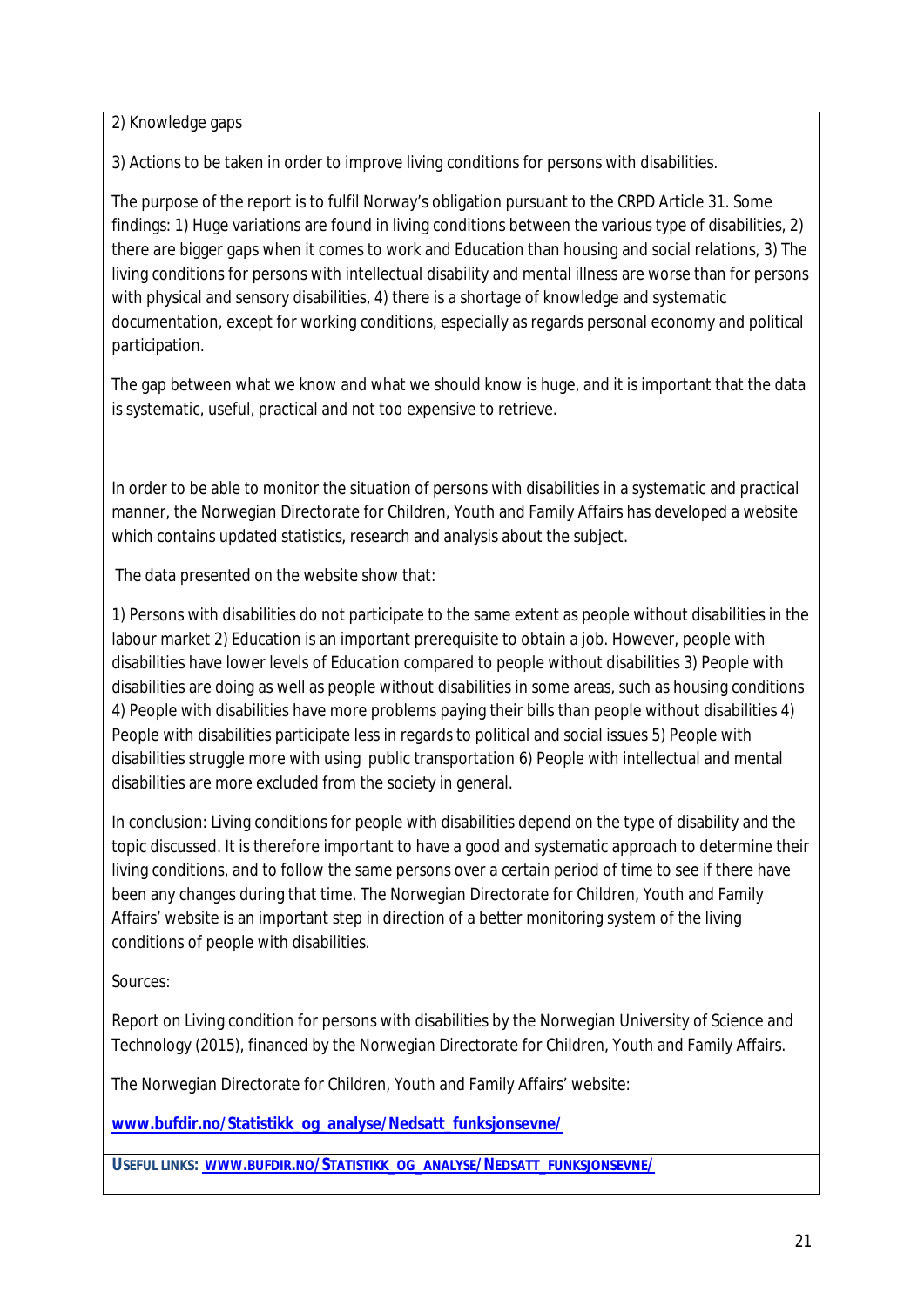**CONTACT PERSON: JOSEPH VASQUEZ**

<span id="page-21-0"></span>**Removing Stereotypes - SWEDEN**

**TARGET GROUP: THE PUBLIC AND RELEVANT STAKEHOLDERS FOR THE IMPLEMENTATION OF THE CRPD AND STRATEGY OF THE COE**

**Communication about the Convention on the Rights of persons with disabilities (CRPD) in Sweden**

In May 2015 the Swedish government commissioned the Agency for participation (MFD) to conduct a communication project about the Convention on the Rights of persons with disabilities (CRPD). The project is conducted in collaboration with the Equality Ombudsman and with expert support from the Ombudsman for Children.

The purpose of the project is to prevent Discrimination of persons with disabilities by raising knowledge and awareness about the content of the CRPD and the rights for persons with disabilities.

**The project**

- a) conduct a communication project aimed at the public, civil servants (government, agencies and municipalities), private actors, women, men, girls and boys with disabilities
- b) disseminate information about the concluding observations from the CRPD. committee to Sweden 2014, to relevant governmental agencies, actors on state, regional and local levels, occupational groups with particular importance for the disability field as well as civil society.
- c) translate General Comments 1 and 2 from the CRPD committee into Swedish and disseminate them widely.
- d) actively disseminate knowledge and raise awareness to relevant governmental agencies and private actors about the changes in the non-Discrimination act on inaccessibility as a form of Discrimination.

The project is conducted in close consultation with and participation of the disability movement according to the principle of "Nothing about us without us". We have strategic consultative meetings with representatives of the two disability federations.

The project's message is "My life". 2016 focuses on accessibility, 2017 focuses on employment and Education.

**Activities**

- CRPD-training packages: pilots have been conducted and packages are being elaborated for municipalities, county administrative boards and governmental agencies. The disability federations will appoint "ambassadors" with disabilities who will be co-presenters in the training packages.
- General comment no 1 and 2 have been translated into Swedish by a participatory process in which the disability movement was consulted throughout the process. First an external translator translated the texts that were sent out to the disability movement for comments and suggestions that were carefully documented and considered. Next there was one workshop per comment with participants from the agency and disability movement. The agency then finalised the translations and had them revised by a language consultant. The translations will now be summarized, produced in easy-to-read and translated into Swedish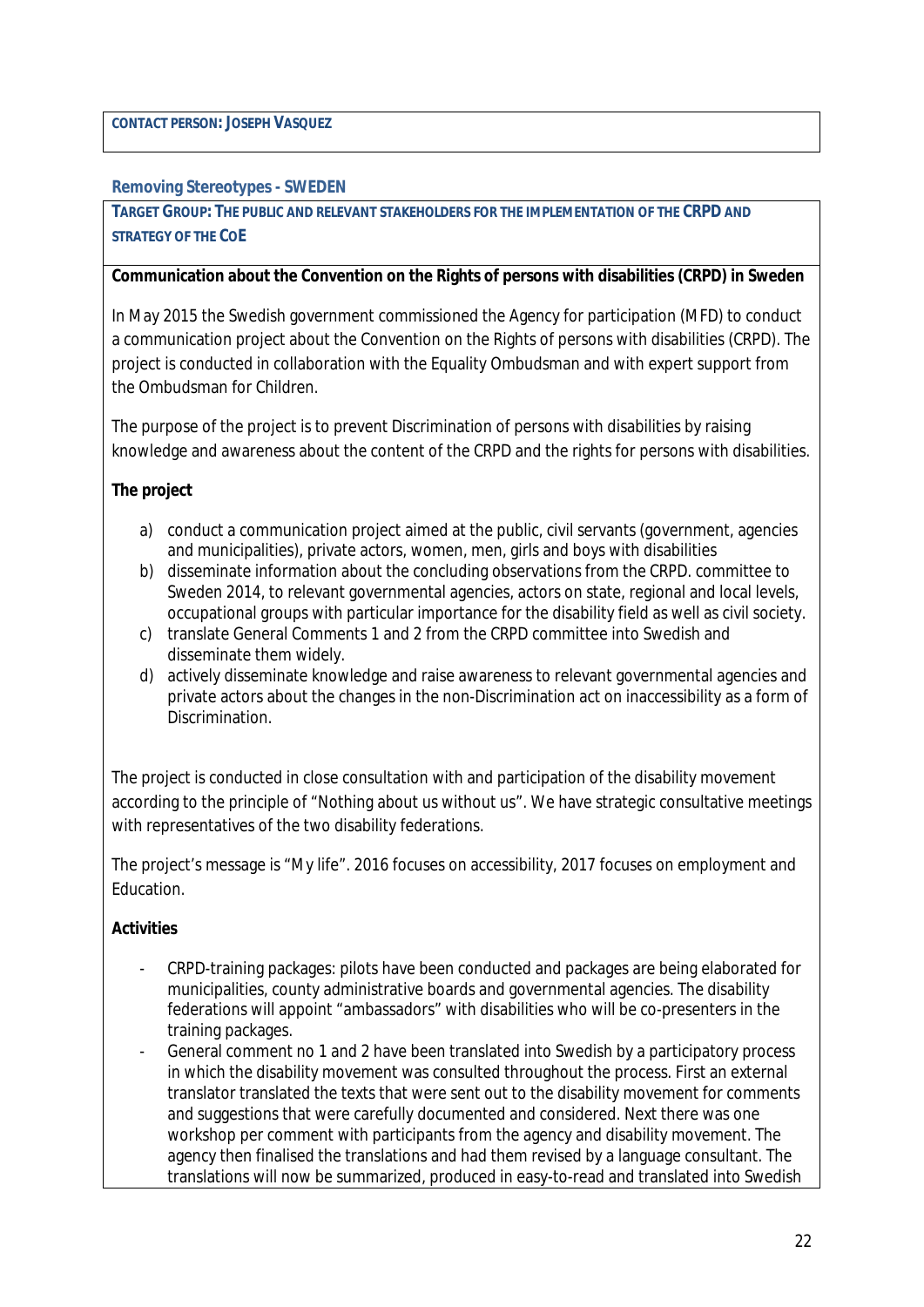Sign Language. They will be posted on mfd.se, the government's website for human rights and Uppsala University website for human rights.

- Web module for Uppsala University's human rights training for civil servants: with the help of a human rights lawyer, together with experts from the disability movement we are contributing to the web human rights training.
- EDF film DISCIT "Making persons with disabilities full citizens": we have made Swedish subtitles to the film and will make a Swedish voice over and Swedish Sign Language interpretation.
- Almedalen politician week July 2016: one seminar on childhood and one on CRPD from a law and ethical perspective.
- Human rights days November 2016: a seminar is being panned on Swedish disability policy from a CRPD perspective.
- A digital campaign with the message "My life" is being planned.

**CONTACT PERSON: ARVID LINDÉN ARVID.[LINDEN](mailto:arvid.linden@mfd.se)@MFD.SE +46761041525**

COMMENTS: IF THE PRESENTATION/S WILL BE ACCEPTED THE PROJECT MANAGER/S IS/ARE HAPPY TO COME AND **PRESENT THE ACTIVITIES.**

### <span id="page-22-0"></span>**Others**

<span id="page-22-1"></span>**Legal Capacity - European Association of Service providers for Persons with Disabilities (EASPD) TARGET GROUP: POLICY MAKERS, STAKEHOLDERS, SUPPORT SERVICES, PERSONS WITH DISABILITIES**

Between 2 and 3 % of the population of the world has an intellectual disability. Many persons with intellectual disabilities are restricted in their legal capacity. They have a legal guardian who takes some or all decisions for them. The UNCRPD confirms the right to full legal capacity in Article 12; to implement this right substitutet decision-making should be abandoned in favour of supported decision making systems that assist persons in taking decisions in an autonomous way.

EASPD would like to present models of promising practices on legal capacity and access to justice identified in the framework of the [AJUPID](http://www.ajupid.eu) (Access to Justice for Persons with Intellectual Disabilities). These models look at practical ways to implement Article 12 and 13 of the UN CRPD, considering the limitations provided by legal frameworks that are not yet in line with the provisions of the Convention and given the uncertainty of the governments on how to fully realise the 'paradigm shift' of the UN CRPD.

The promising practices include models from Bulgaria, Finland, France, Hungary, Australia, Ireland, Israel.

**USEFUL LINKS: WWW.[EASPD](http://www.easpd.eu).EU**

**The booklet with the promising practices is available here: [www.ajupid.eu/images/documents/promising\\_pratices/BAG\\_AJUPID\\_UK\\_2015\\_BV.pdf](http://www.ajupid.eu/images/documents/promising_pratices/BAG_AJUPID_UK_2015_BV.pdf)**

**CONTACT PERSON: SABRINA FERRAINA SABRINA.[FERRAINA](mailto:sabrina.ferraina@easpd.eu)@EASPD.EU**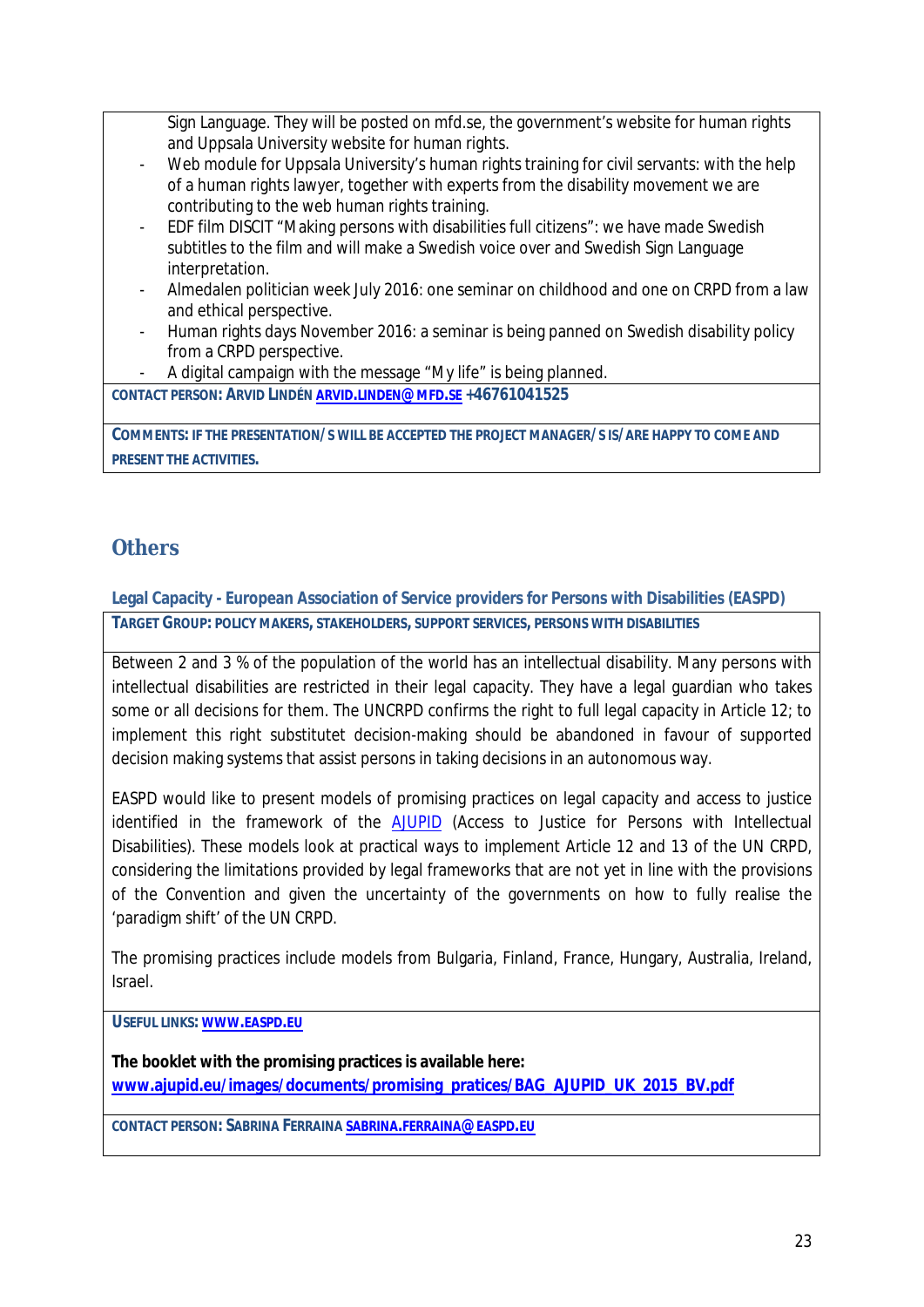**COMMENTS:**

The United Nations Convention on the rights of Persons with disabilities (UNCRPD) confirms the right to full legal capacity and the right to access to justice in Articles 12 and 13. Persons with intellectual disabilities should be able to decide for themselves and access the justice system on an equal basis with others.

EASPD would like to present models of promising practices on how to achieve the transition from substituted to supported decision making which could path the way for future developments in the enjoyment of civil rights by persons with disabilities.

<span id="page-23-0"></span>**Early childhood intervention – European Association of Service providers for Persons with Disabilities (EASPD)**

**TARGET GROUP: DISABILITY STAKEHOLDERS, NGO PROFESSIONALS, FAMILIES AND CHILDREN WITH DISABILITIES**

EASPD has researched Innovative Practices on Early Childhood Intervention (ECI) in cooperation with the Zero Project. The practices – focusing on Eastern European countries - can be of inspiration for other support services, decision-makers, and professionals willing to develop or improve ECI services and programmes in their communities.

Early Childhood Intervention (ECI) focuses on vulnerable children from conception until the age of six years. Infancy is a crucial developmental stage when an individual forms the core of his/her conscience, tests his confidence with his/her body, establishes intensive interpersonal bonds, develops the ability to trust and relate to others, and lays down the foundation for lifelong learning and thinking. Due to rapid brain development, which takes place in the early development of children, the benefits of ECI at this stage are unique and with often more impact than in later stages, both for children and their families.

In this field it is crucial for the development of the child and parents to benefit from communitybased services that could provide support from the very early stages of life to both the child and his caregivers. A lack of support or placing young children in institutions not only hampers the child's development and causes or worsens developmental delays, but in the latter also places him/her in an ongoing state of dependency on institutional care throughout life. Breaking the cycle of institutionalisation and empowering young people to become active participants in our society begins with providing a nurturing and loving environment in the family, with the support of ECI services provided in the natural environment of the child.

Early Childhood Intervention can prevent risk factors (such as biological, neurological or social factors) from exerting negative influences on the development of children. For children with disabilities, ECI not only minimises and in many cases overcomes developmental delays, but also other secondary complications, such as malnutrition and chronic illnesses. Yet, Early Childhood Intervention (ECI) is far from being mainstreamed into national policies and financial support mechanisms for children with disabilities.

The promising practices include models from Bulgaria, Ireland, Moldova, Greece, Croatia, Armenia, Slovakia.

USEFUL LINKS: WWW.EASPD.EU/EN/CONTENT/EASPD-AND-ZERO-PROJECT-JOINED-FORCES-DEVELOP-[RESEARCH](http://www.easpd.eu/en/content/easpd-and-zero-project-joined-forces-develop-research-and-exchange-knowledge)-